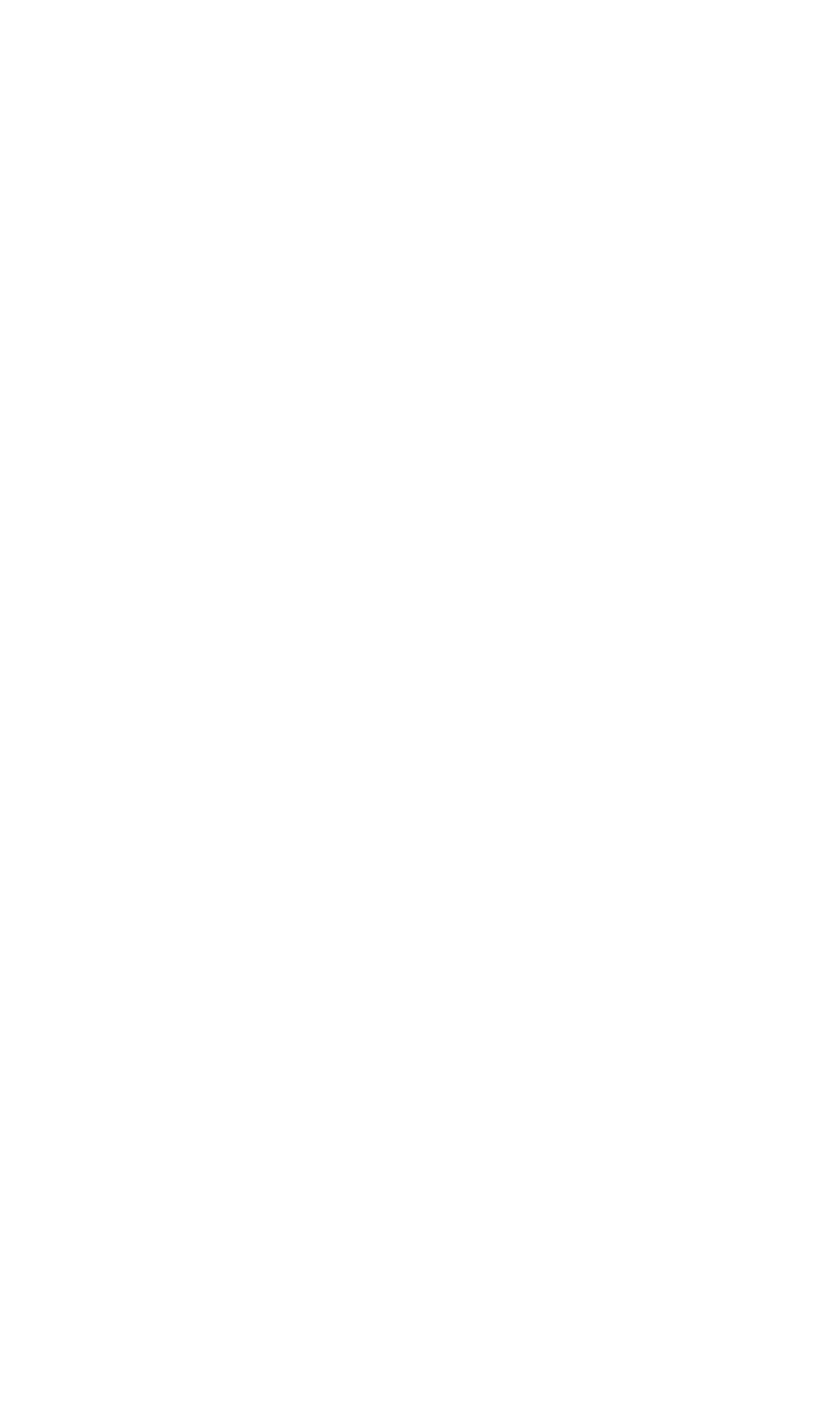## **DISCIPLINE AND CONVENTIONS**

*of*

Theravada Buddhist Renunciate Communities

*A Guide for the Western Sangha*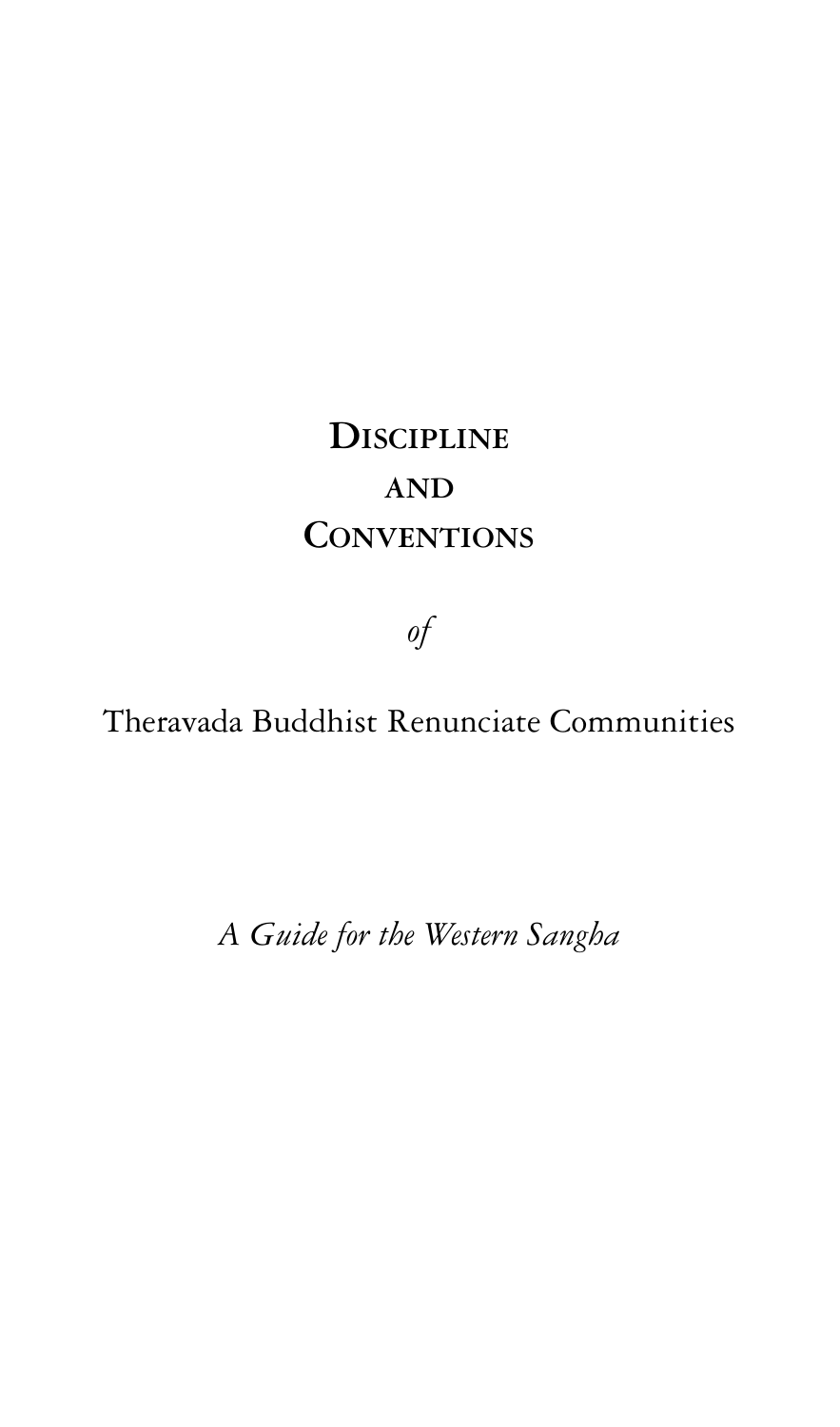**NOTE 1** : This guide refers to the code of discipline of both monks (*bhikkhus*) and nuns (*siladharas*) of the Theravada school of Buddhism. Where there are differences in the rules between monks and nuns, this will be pointed out. In the text, the term "samana" is used for both monks and nuns.

**NOTE 2** : This guide refers to the style of training as applied in the branch monasteries of the Thai Theravada Forest Tradition in the UK, Switzerland, Italy, Australia, New Zealand and the U.S.A. While most Theravada monastics would not object to these standards, there may be minor differences in interpretation and application of rules in some cases.

*Sponsored for Free Distribution by contributions from -*

*English Sangha Trust, Magga Bhavaka Trust, Devon Vihara Trust, Dhammapala Verein, Sanghapala Foundation.*

*Produced by* **River Publications,** *2 Harnham Hall Cottages, Belsay, Northumberland NE20 0HF,* U.K.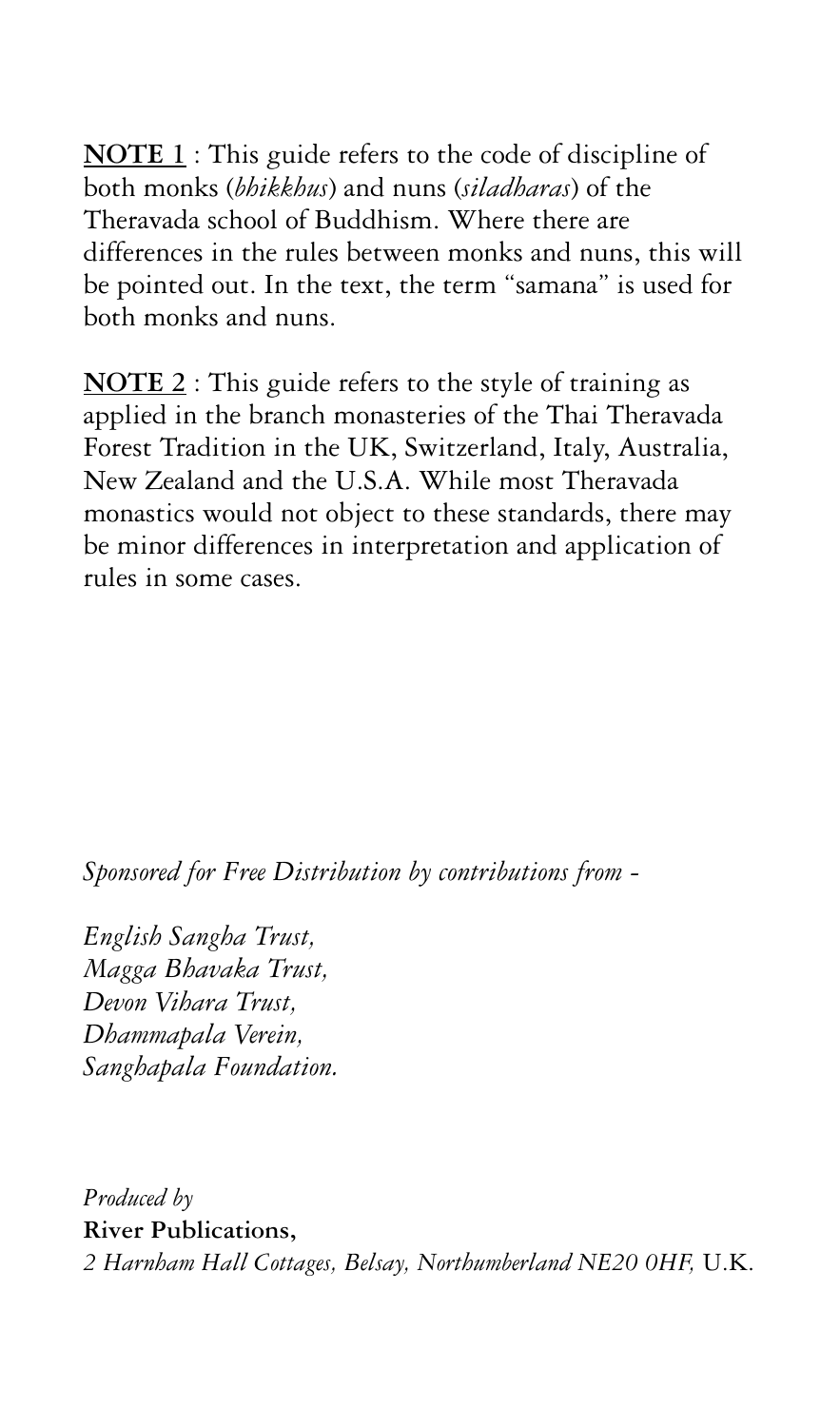#### **INTRODUCTION**

This guide is aimed at providing an introduction to some aspects of monastic discipline for those lay people who are interested in understanding something of the background to the rules and conventions which structure the way of life of the monks and nuns of this tradition. It is hoped that these notes will be helpful in furthering the relationship of support between members of the Sangha and lay practitioners.

Generally, in the Indian spiritual tradition, there is difference made between those whose lifestyle is that of a householder and those who have 'gone forth' from the home life to follow a path of renunciation. For the Buddhist renunciate, this spiritual life is guided by the principles of Dhamma-Vinaya.

The Buddhist monastic discipline, called *Vinaya*, is a refined training of body, speech and mind. This discipline is not an end in itself, but a tool which, when applied in conjunction with the spiritual teachings (*Dhamma*), can help foster maturity and spiritual development.

Apart from the direct training that the Vinaya affords, it also serves to establish a supportive relationship between lay people and renunciates,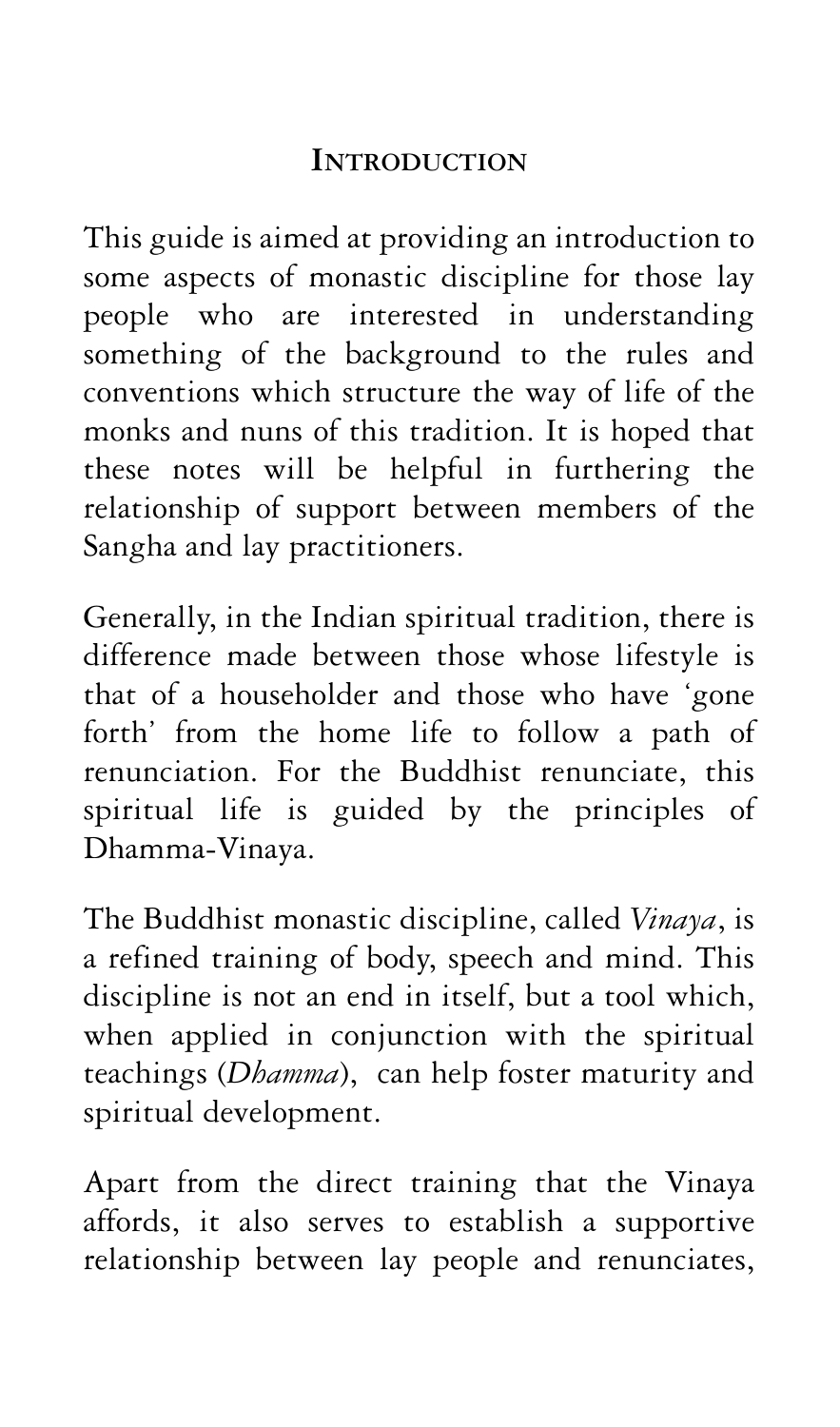which is an essential aspect of the Theravada tradition. Within the context of this relationship Buddhist monastics give up many ordinary freedoms and undertake the discipline and conventions of Vinaya in order to focus on the cultivation of the heart. They are able to live as mendicants because lay people respect their training and are prepared to help to support them. This gives rise to a sense of mutual respect and co-operation in which both lay person and samana are called upon to practise their particular lifestyles and responsibilities with sensitivity and sincerity.

Many of the Vinaya rules were created specifically to avoid offending lay people or giving cause for misunderstanding or suspicion. As naturally no samana wishes to offend by being fussy and difficult to look after, and no lay Buddhist wishes to accidentally cause samanas to transgress their discipline, this pamphlet attempts to clarify the major aspects of the Vinaya as it relates to lay people. There are some generally accepted activities in which it would be seen as inappropriate for members of the Theravada Buddhist renunciate community to involve themselves, although these may be quite usual activities for both Buddhist monastics of other traditions and also for householders. These include driving cars, growing their own food and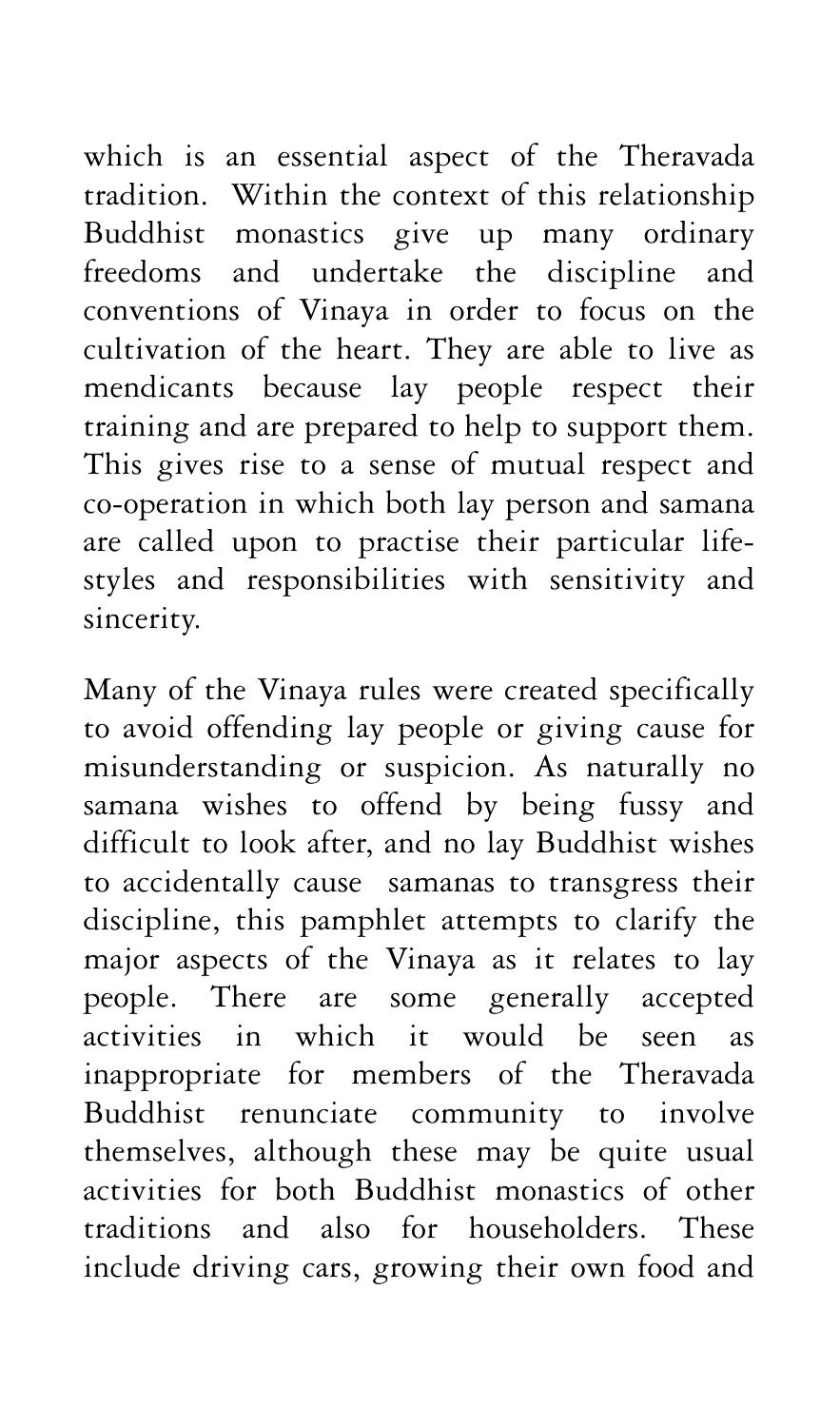officiating at marriage ceremonies. If there is any doubt about what is appropriate, it is always possible to ask for clarification.

While samanas benefit from the companionship of dedicated lay practitioners and from being relieved from the necessity to support themselves materially, lay people benefit from the presence of committed renunciates, their teaching and their friendship. The relationship has a ritual aspect, laid out in the conventions of Vinaya, and when approached with wisdom and compassion, this becomes the space in which a greater awareness can arise.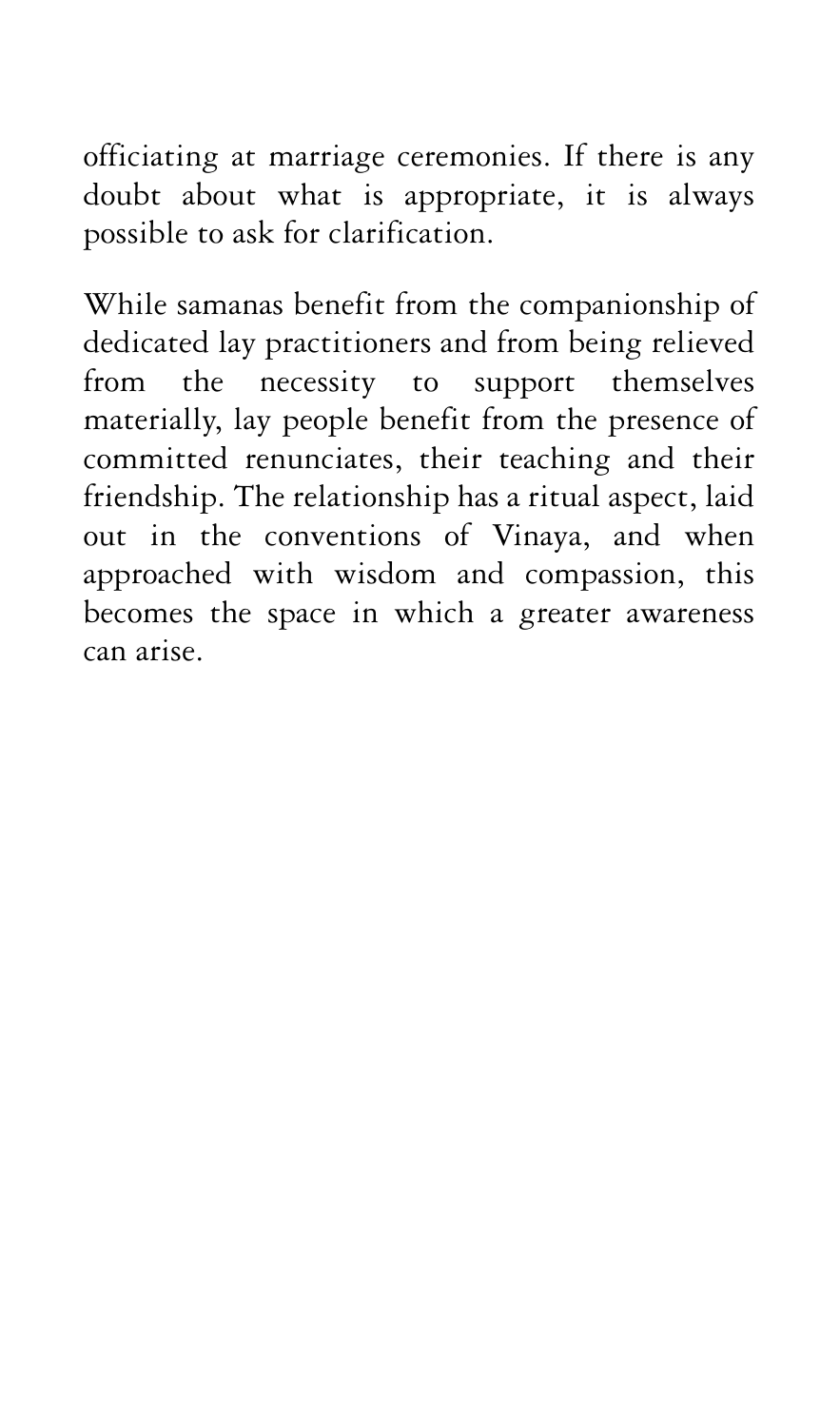#### **PROVIDING THE MEANS OF SUPPORT**

The Vinaya as laid down by the Buddha defines, in its many practical rules, the status of a monastic as being one of mendicancy. Having no personal means of support is a very practical means of understanding the instinct to seek security; furthermore, the need to seek alms gives the monastic a source of contemplation on what fundamental things are actually necessary namely, the four requisites.

These four requisites - food, clothing, shelter and medicines - are what lay people can offer as a practical instance of expressing generosity, appreciation or their faith in belonging to the Buddhist Community. Members of the Sangha respond in various ways by helping spread goodwill and by making available the teachings of the Buddha to those who wish to hear.

THE FOUR REQUISITES

#### **(i) Food**

In Buddhist countries, where samanas make a daily alms-round through the streets, people make their intentions clear by standing by the side of the road with bowls of food, or even verbally invite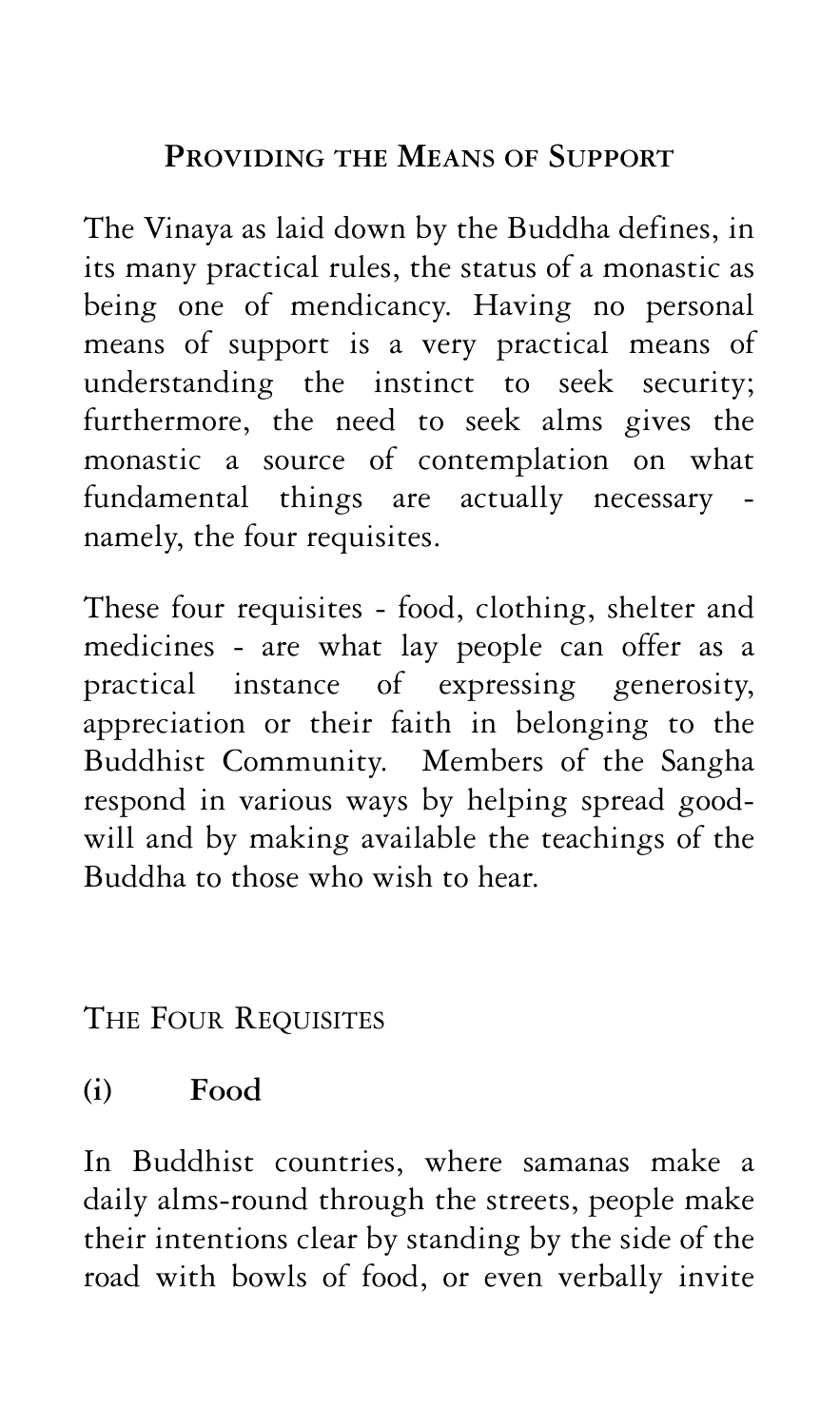the samanas to come and receive alms. In the West where the principles of mendicancy are not so well cultivated, there is less emphasis on the daily almsround. Instead supporters often bring food to the monasteries which can be offered for the meal that day or it can be stored in the larder. This stored food can then be prepared by lay guests or *anagarikas* (postulants) and offered as the meal for the day at a later date. Lay donors often offer food for a special occasion, e.g. on a memorial day for a deceased relative, or on a birthday.

Samanas should not directly request food unless they are sick. This principle should be borne in mind when offering food - rather than asking about particular preferences, it is better simply to invite the samanas to receive the food you wish to offer. Considering that the meal will be the main meal of the day, offer what seems the right amount, recognising that the samanas will take what they need and leave the rest. One way to offer is to bring bowls of food to the samanas and let them choose what they need from each bowl; or the food may be set on a table, and each dish offered so that the samanas can then help themselves. Members of the Sangha generally prefer to eat in silence.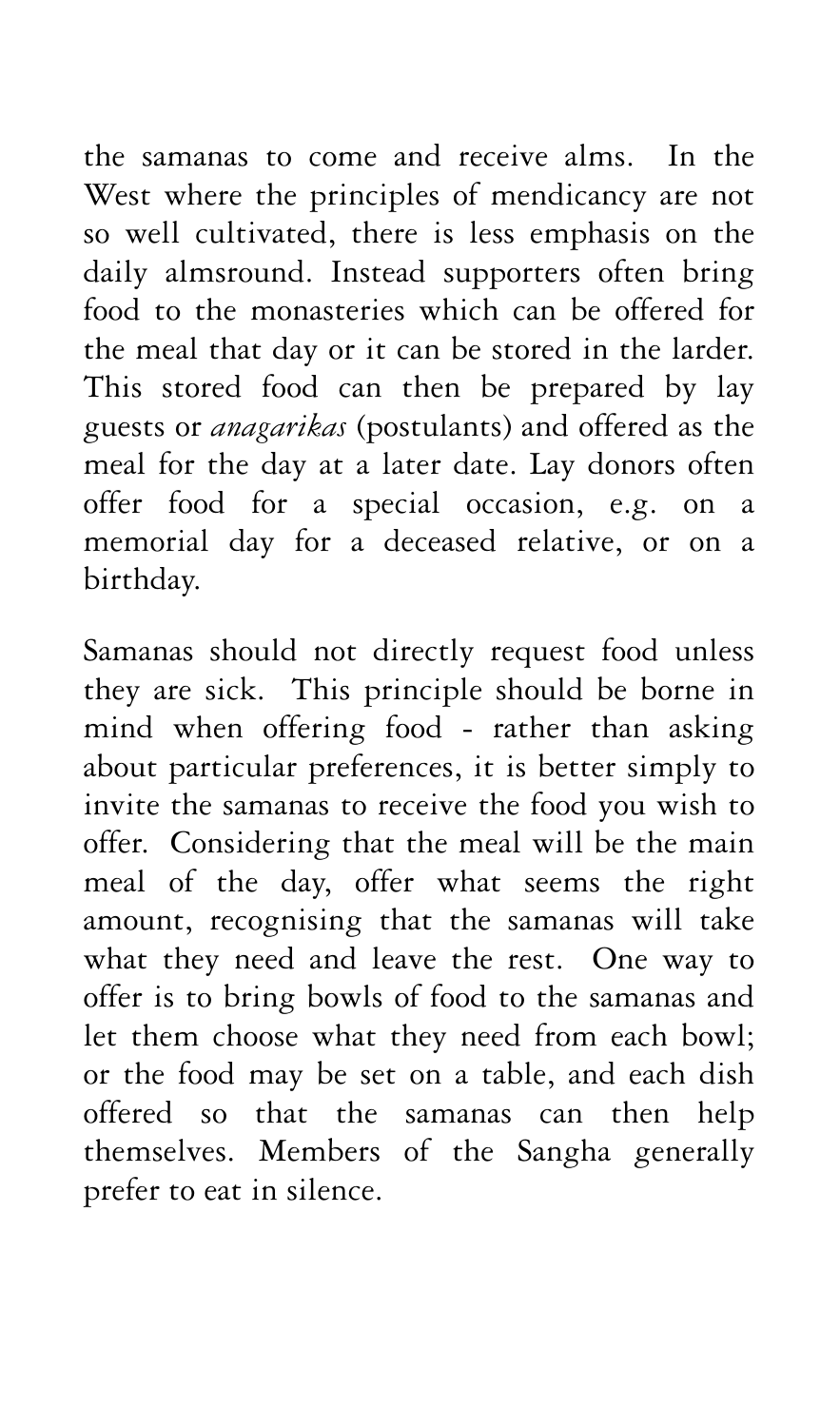- Without getting too technical, in Vinaya **food** refers to anything that is eatable or drinkable, except plain water and those items specially allowed as **medicine** (see heading (iv) below).
- The Buddha allowed his samana disciples to collect, receive and consume food **between dawn and noon** (which is 1:00 pm in Summer Time). They are allowed neither to consume food outside of this time nor to store food overnight.
- Although samanas live on whatever is offered, many would encourage **vegetarianism** on ethical grounds. It is not permitted for bhikkhus to cook food.
- It is worth noting that, in the understanding of the *Vinaya* within the Forest Tradition, **milk** is considered to be a food, as are malted drinks such as Ovaltine and Horlicks, so these would only be allowed if offered and consumed between dawn and midday.

In considering the relationship between monastics and laity, there are certain specific rules concerning food and medicine which are slightly different for bhikkhus and for siladharas.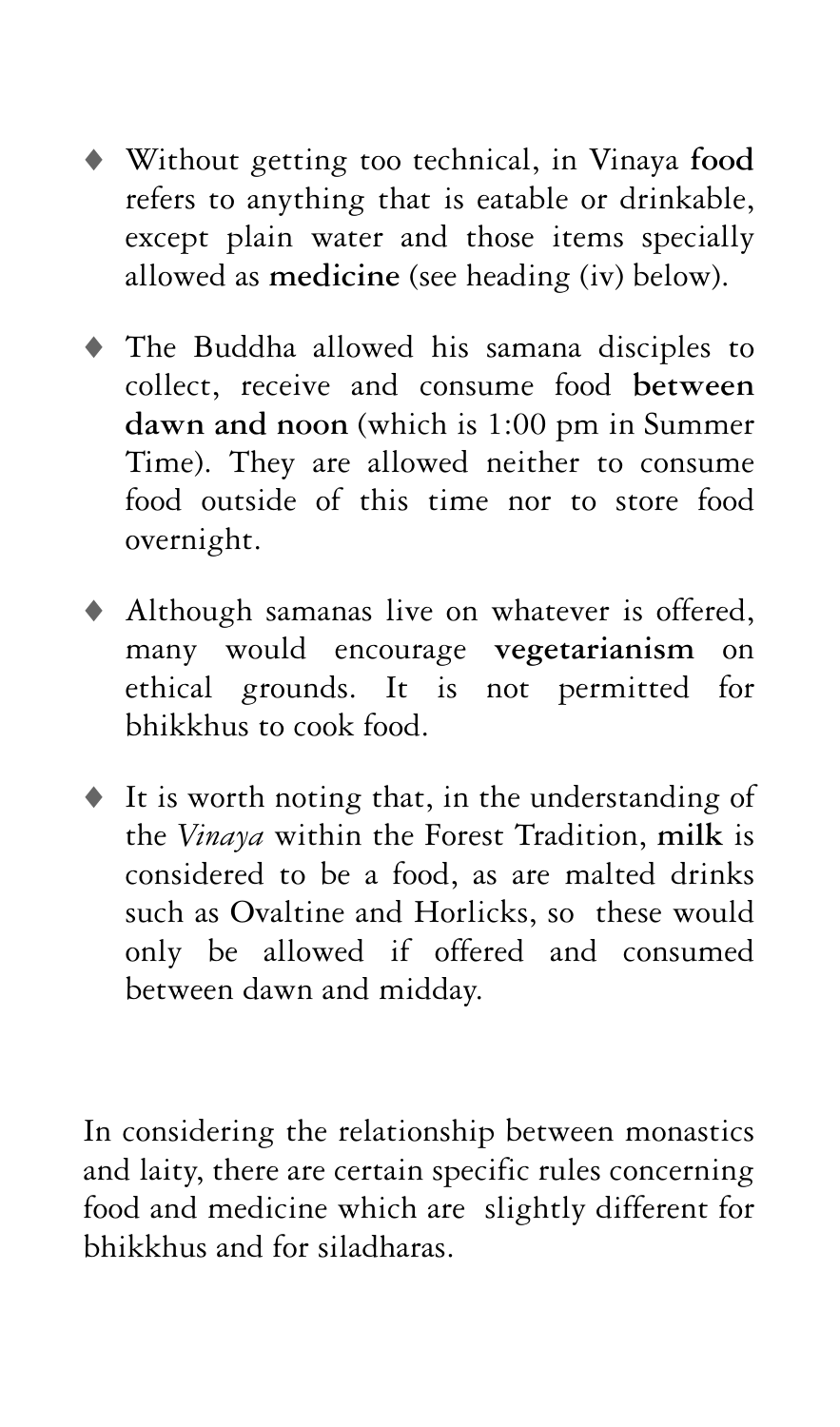### *Offering of Food and Medicines*

- A bhikkhu may only consume eatables and drinkables (including medicines) except pure water, **formally offered into his hands** or placed on or into something in direct contact with his hands. In order to avoid physical contact with a woman, Thai tradition prefers that he set down a cloth to receive things offered by her.
- $\bullet$  In the monasteries, a refinement of the guideline on offering is practised. This means that, once offered, neither food nor medicine should be handled again by a lay person, as this implies that the lay person has taken responsibility for the food away from the samanas who therefore should not consider it to be theirs.
- $\bullet$  The rule for siladharas is slightly different, in that food or medicine should be offered '**by body, speech or arrangement**'. Where possible it should be offered directly, e.g. women may simply hand food to a nun. Men should not offer food directly into the hands of a nun but can simply place it down directly in front of her. Alternatively a verbal invitation may be made: ("This is for you, Sister." ; "I'll put this on the table for you, Sister; please help yourself.")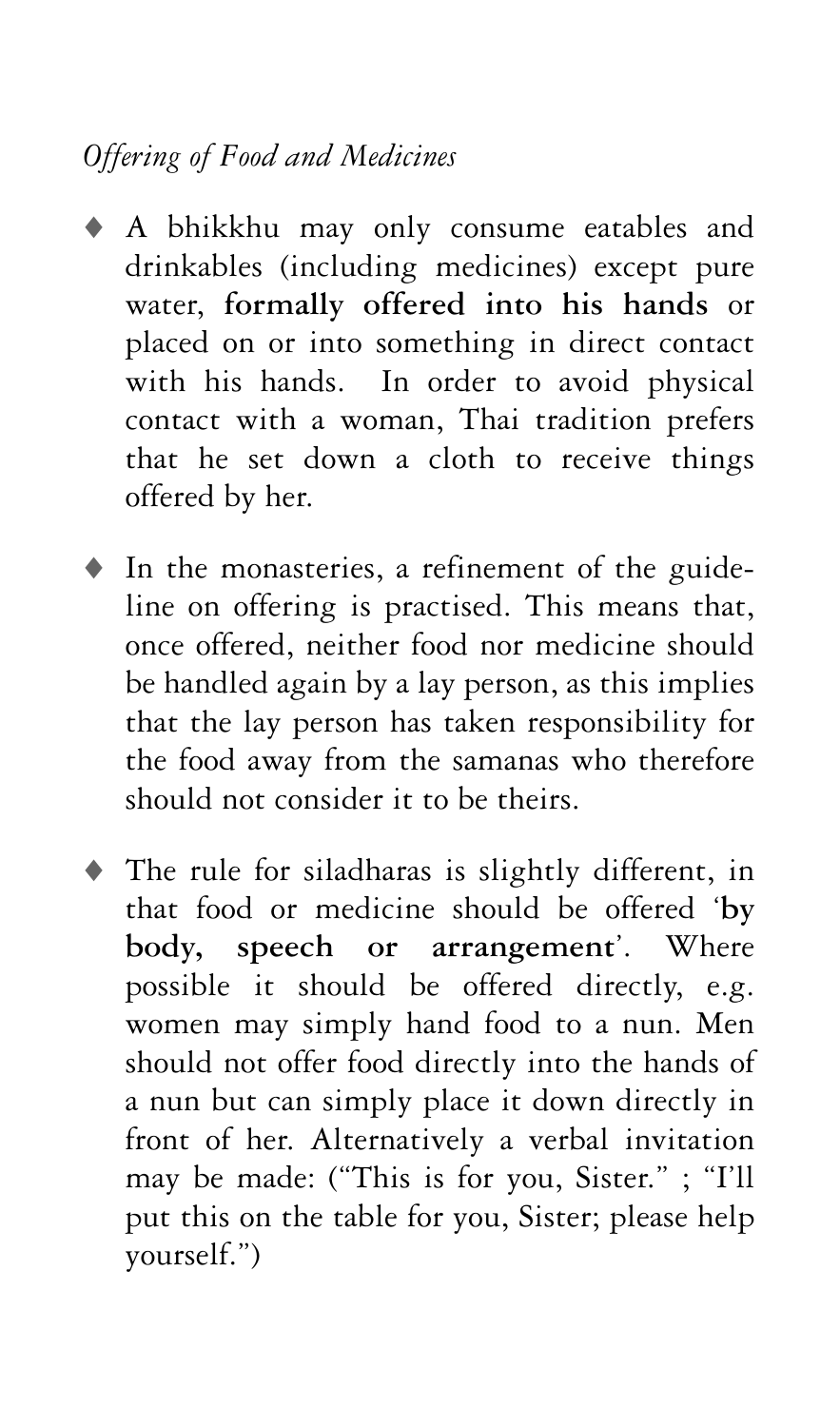- In the Vinaya, the **formal manner of offering** food and medicines is fulfilled correctly when the lay person approaches within forearm's distance of the samana, makes a gesture of offering and offers something that can be conveniently carried. All this serves to make the act of offering a mindful and reflective one, irrespective of what one is giving.

As with all of the conventions dealt with in this booklet, it is always possible to request guidance and clarification from samanas about how to proceed with anything concerning food and offering whenever there is any doubt.

Footnote - One extra small refinement of the food offering etiquette usually observed in the monasteries is worth mentioning :

#### *Making Fruit Allowable*

In accordance with the discipline a bhikkhu must take care when offered fruit or vegetables containing fertile seeds. It is best, if possible, for the seeds to be removed before offering. Another way is for the lay person to 'make the fruit allowable' by slightly damaging it with a knife. So when offering these foods, this is done by piercing the fruit and saying at the same time 'kappiyam bhante', (meaning "I am making this allowable, sir."). This rule does not apply to siladharas.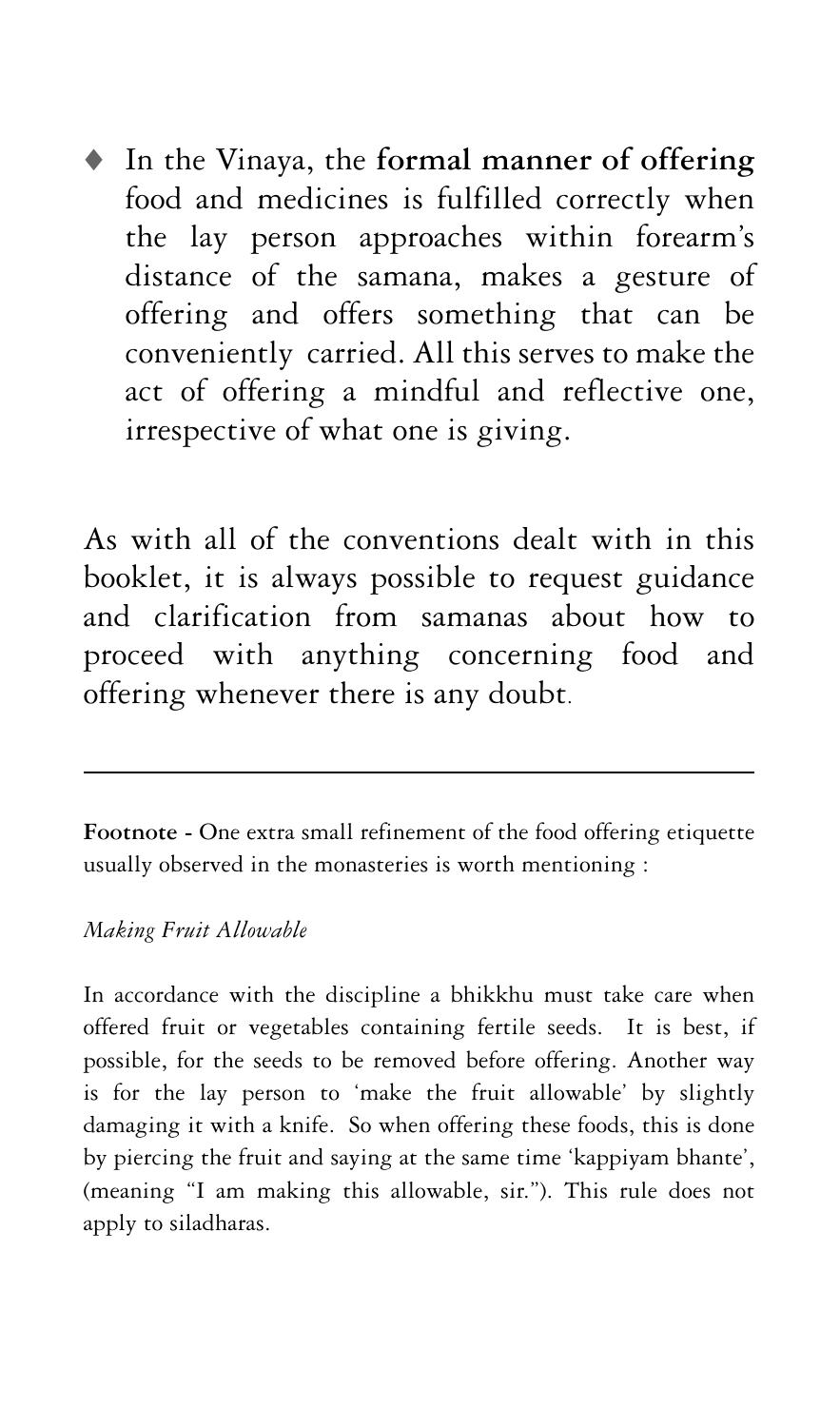### **(ii) Clothing**

- The discipline makes a standard allowance of **three** basic robes for bhikkhus and **four** for siladharas.
- In the forest monasteries, samanas generally make these robes themselves from cloth that is given. Sometimes cloth of the appropriate colour is offered (please don't hesitate to ask for a colour sample) and cloth and garments of plain white cotton are also useful - which can be dyed to the correct colour - dull ochre for bhikkhus and dark brown for siladharas. For the thick outer robe, a woollen cloth is sometimes used, although the tradition for bhikkhus is to make this robe from two layers of thin cloth.
- In a cold climate, this basic robe allowance is supplemented with other garments : sweaters, T-shirts, socks etc., and these, of an appropriate brown colour, can also be offered.

The traditional robes plus other items all need to be of the appropriate colour, and not of a luxurious or opulent standard.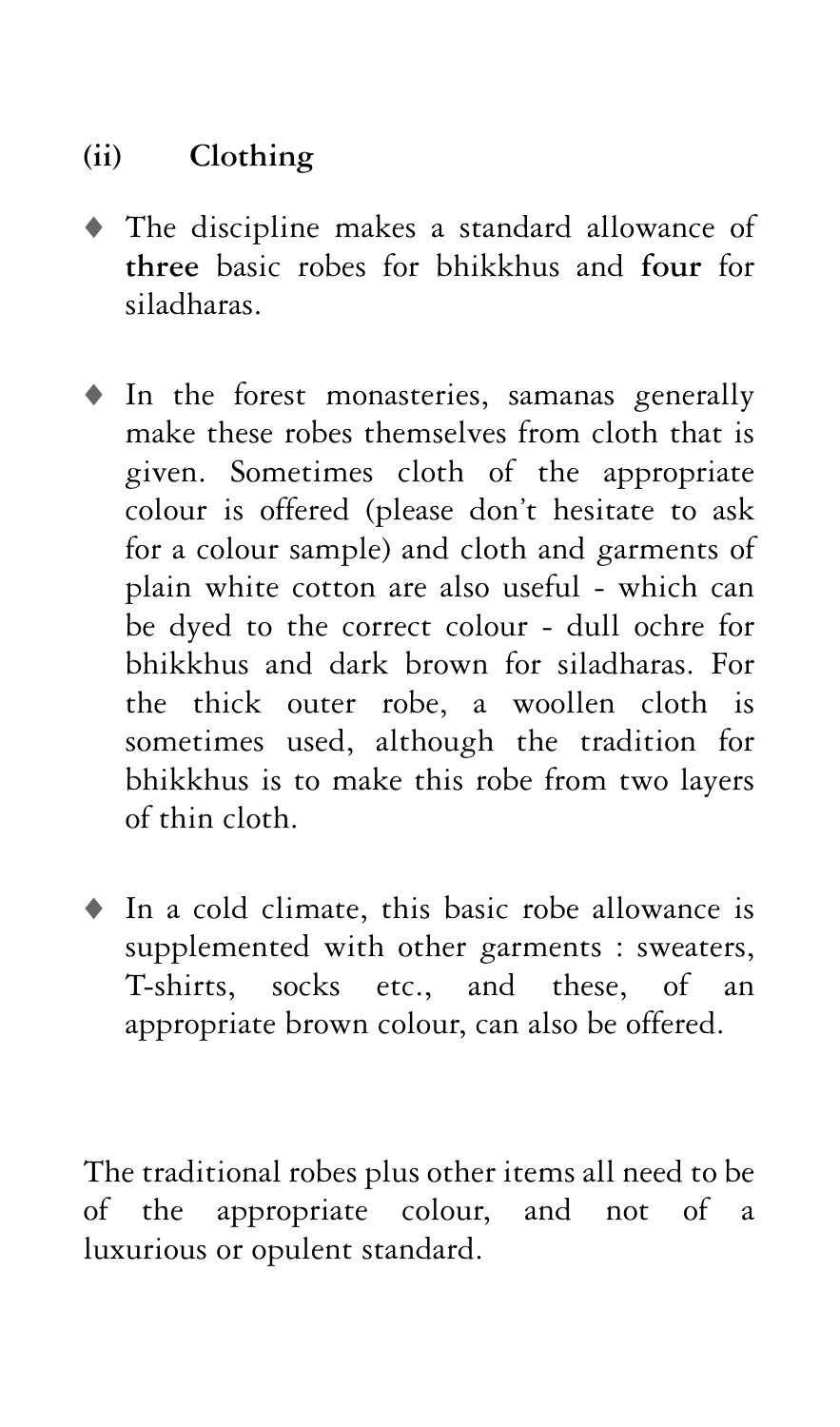#### **(iii) Shelter**

- Solitary, quiet and simple would be a fair description of ideal **lodging** for a samana. From the scriptures it seems that the general standard of lodging was to neither cause discomfort, nor to impair health, yet not to be indulgently luxurious.
- $\bullet$  Modest **furnishings** of a simple and utilitarian nature were also allowed, there being a precept against using 'high, luxurious beds and chairs' i.e. items that are opulent by current standards. So a simple bed is an allowable thing to use, and for the benefit of the back, many monastics prefer a firm surface. However, those hosting visiting monks and nuns can rest assured that almost certainly whatever is offered would be acceptable and in keeping with the training of samanas to be easy to look after.
- $\bullet$  The Vinaya precepts do not allow bhikkhus to sleep for more than 3 nights in the same room as an unordained person, and neither bhikkhus nor siladharas should lie down in the same room with a person of the opposite sex unless in exceptional circumstances, e.g. when ill.

So, in providing a temporary lodging for the night,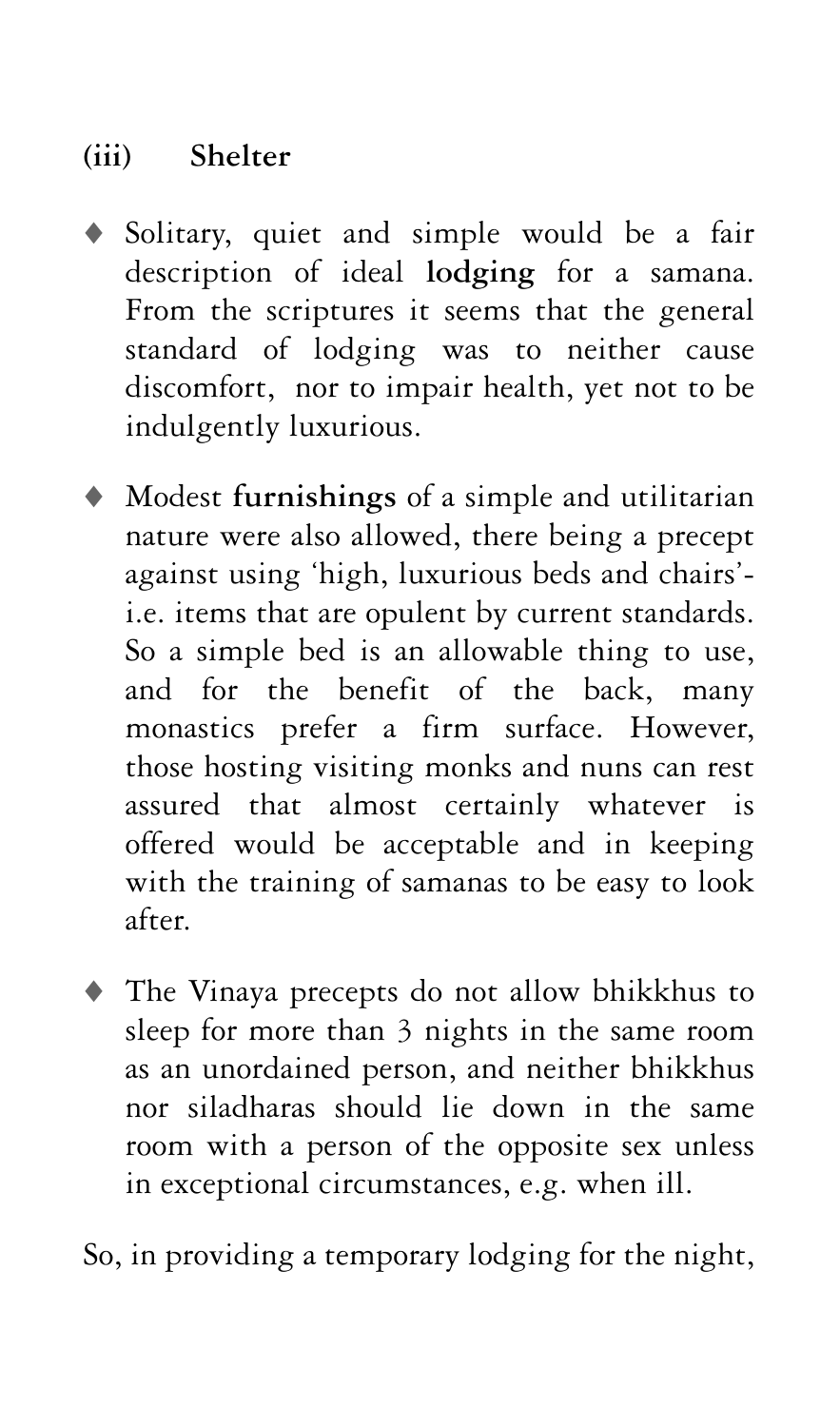a lay person need not go to a lot of trouble to provide anything special - a simple spare room is adequate - but there should be suitably private sleeping and bathing arrangements.

### **(iv) Medicines and Tonics**

In the Vinaya, medicines can be considered as those things consumed by eating or drinking which are not normally considered as food and :

> - which are **specifically for illness** e.g. pharmaceuticals, homeopathic remedies, vitamin supplements etc. ;

> - which have a **tonic or reviving quality** (such as tea or sugar);

> - which have a **nutritional value** in times of debilitation, hunger or fatigue (certain specified items such as fruit juice.)

In contrast to food, monastics may store these medicines overnight. **For bhikkhus**, there are different limitations regarding the amount of time that such 'medicines' can be stored :

- 'One-day' allowance : Filtered fruit juice (i.e. free of pulp) of any fruit. These juices are allowed to be received and drunk any time between one dawn and the dawn of the next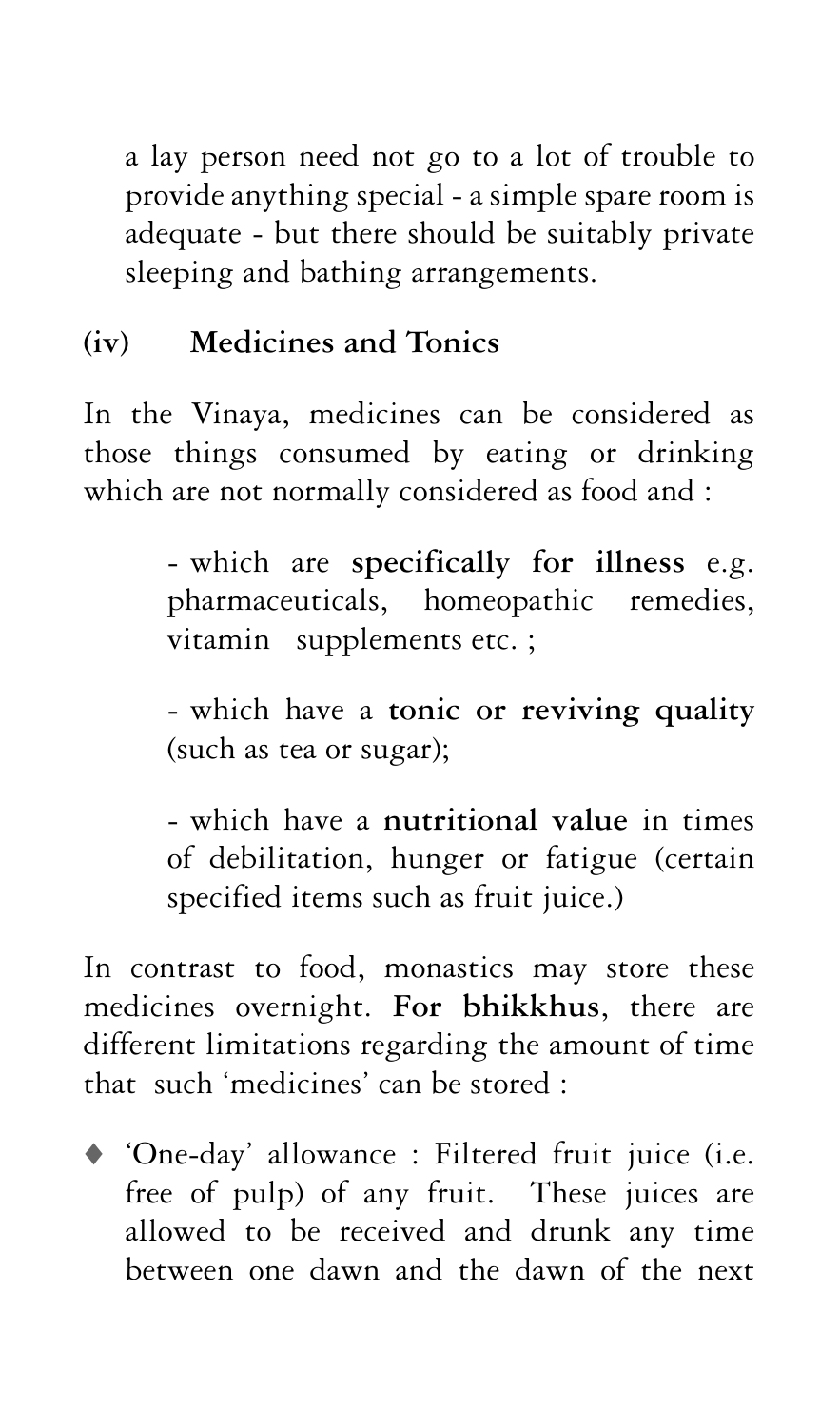day - this time-limit prevents the chance of fermentation.

- 'Seven-day' allowance : Ghee, animal or vegetable oil, honey and any kind of sugar (including molasses) can be kept and consumed any time up to the dawn of the eighth day after which they were received. In modern times, certain other tonics are considered allowable. Donors should not hesitate to ask for clarification.
- 'Life-time' allowance : Pharmaceutical medicines, vitamins; plant roots such as ginger, ginseng; herbal decoctions such as camomile; beverages such as tea, coffee and cocoa.

**For siladharas**, all medicines are considered lifetime allowances.

Medicines which are not consumed orally, e.g. creams, massage oils, ear or eye drops etc. may also be useful. These do not need to be formally offered into the hands in the way food or consumable medicines do.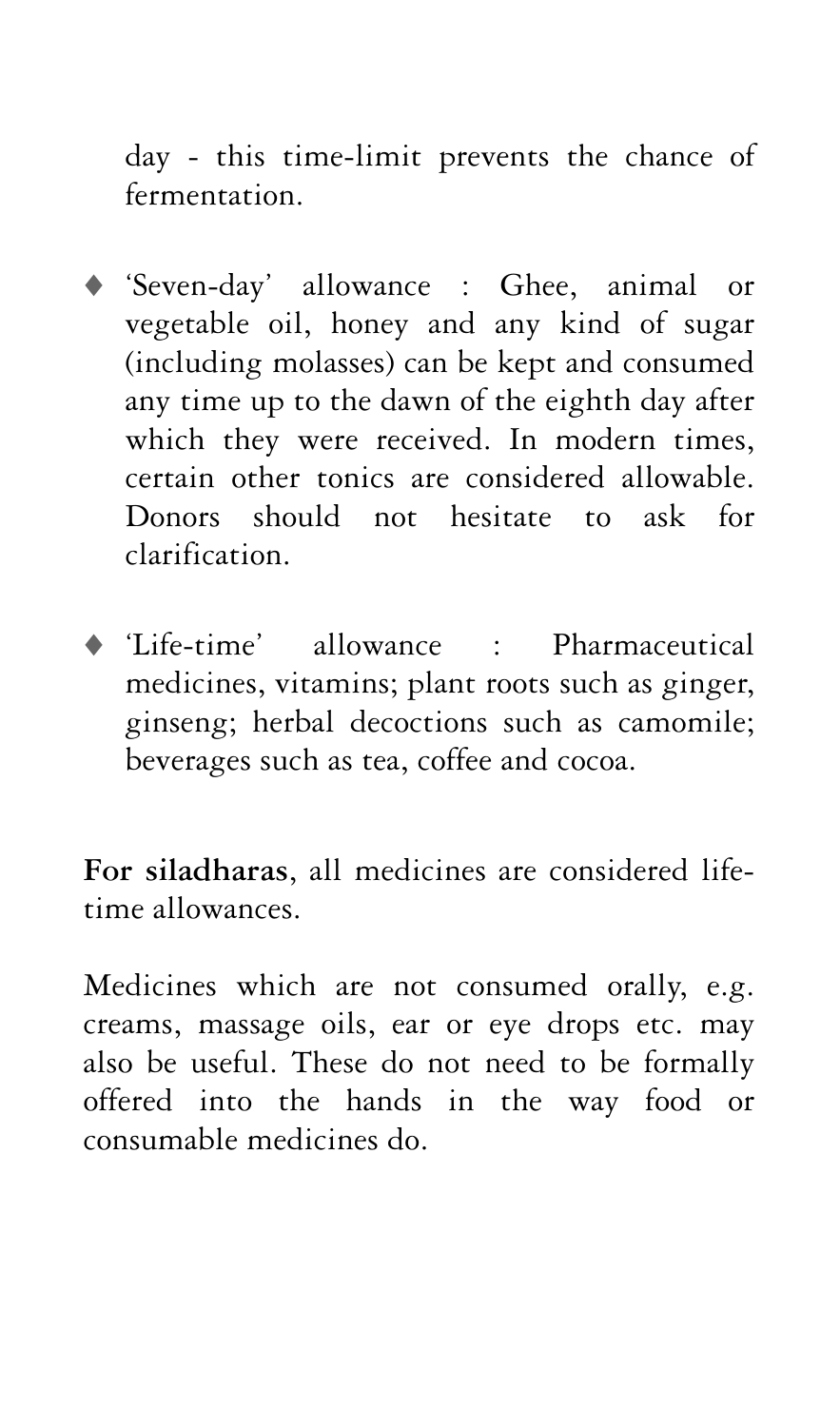#### **Other Requisites**

The Buddha also allowed monastics to make use of other small requisites, such as needles, a razor etc. In modern times, such things might include a pen, a clock, a torch etc. All of these were to be plain and simple, costly or luxurious items being expressly forbidden. Requisites may be communally owned by the monastic community, especially larger items e.g. furniture, electronic equipment etc.

#### **EXTENDING AN INVITATION (PAVARANA)**

- The principles of mendicancy forbid samanas from asking for anything, unless they are ill, without having received **prior invitation**. (Two exceptions : samanas may always ask for pure water and may make other requests from family members.) So, as noted above, if there is the intention to give food or medicines, rather than wait for a samana to make a request, this can be made clear by saying, for example, "May I offer you some of this food?" ; "May I offer you some tea?".
- One can also make invitation, '*pavarana*', to cover any circumstances that you might not be aware of - a health problem, need for a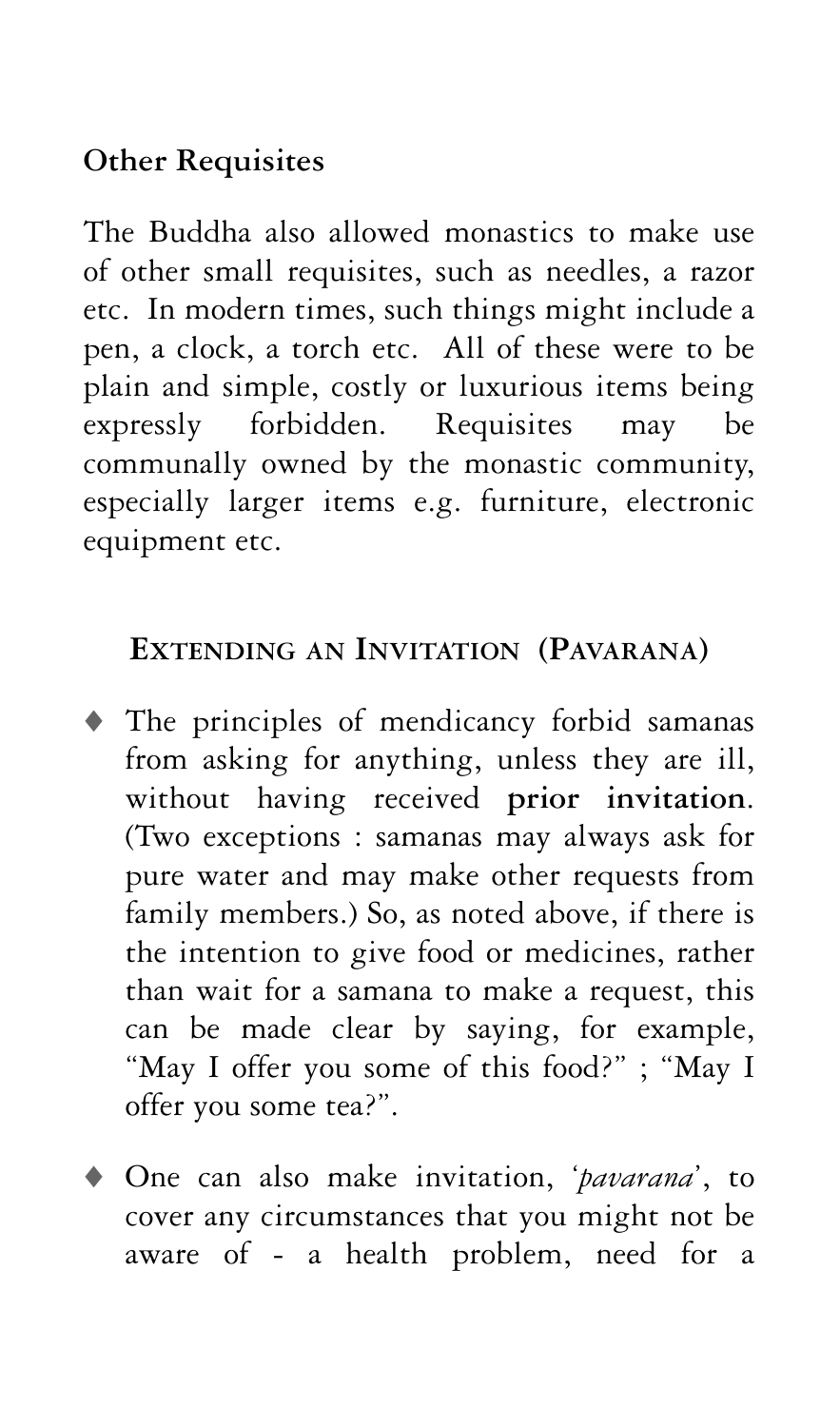toothbrush etc. - by saying, e.g. "If you are in need of any medicine or requisites, please let me know." To avoid misunderstanding it is better to be quite specific, such as - "If you need any more food...", "If you need anything while you are staying here...", "If you ever need a new pair of sandals...".

- Unless specified, an invitation is generally considered as lasting for up to 4 months, after which time it lapses unless renewed. Specifying the time limit, or giving some indication of the scope of the offering prevents misunderstanding - so that, for instance, when you are intending to offer some fruit juice, the monastic doesn't get the impression that you want to buy a washing machine for the monastery!

#### **INAPPROPRIATE ITEMS**

#### **(a) Luxurious Belongings**

- In general, it is inappropriate for a samana to accept any **luxurious items**. This is because they may stimulate attachment in the samana and may excite envy in others, possibly even the intention to steal. It also seems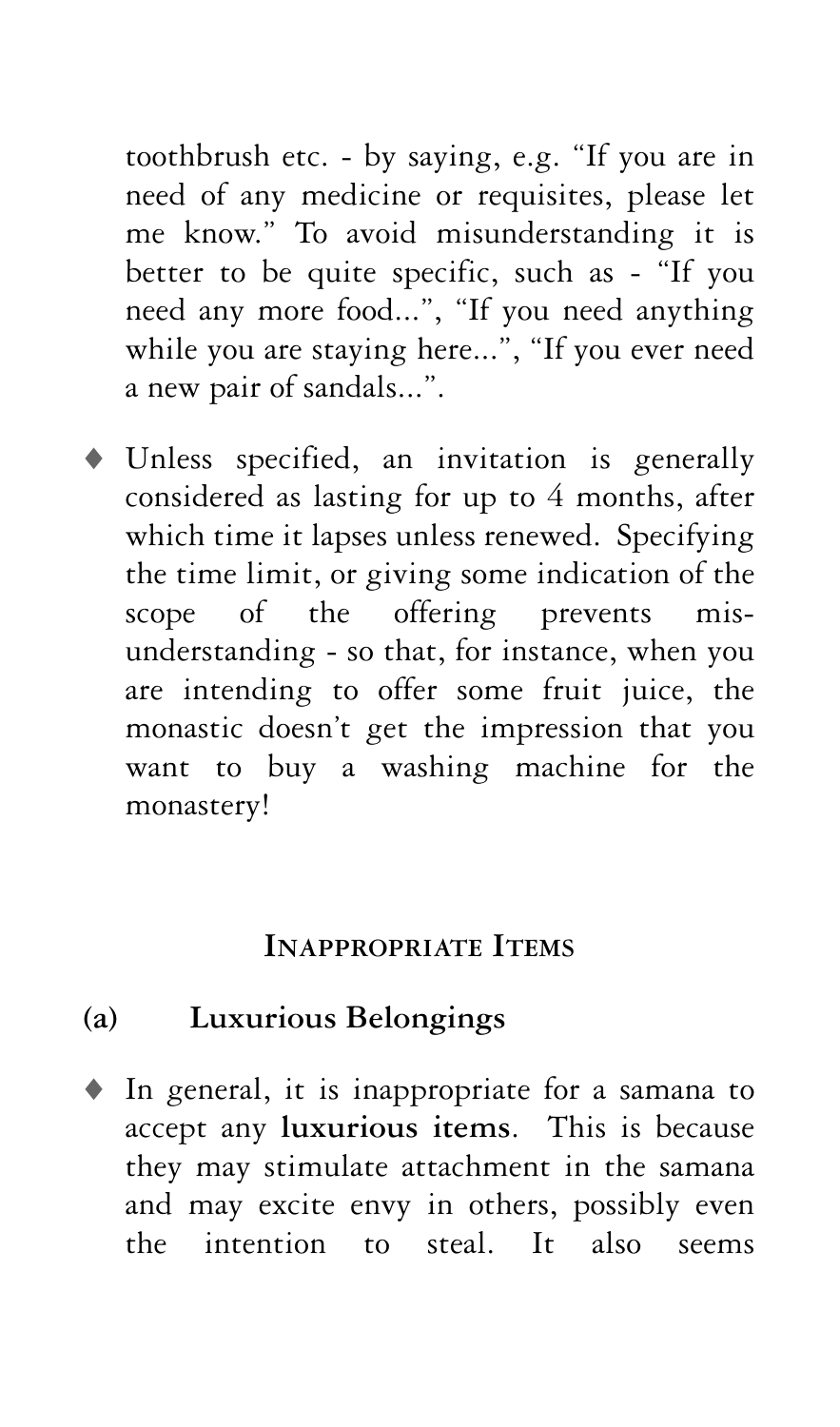inappropriate for an alms mendicant, living on charity as a source of inspiration to others, to have opulent belongings.

#### **(b) Money**

The Vinaya specifies a prohibition for monks to **receive money ('gold and silver'), to instruct others to receive it or to consent to money being kept on one's behalf**. Thus the use of and control over personal funds, whether these are in the form of coins, bank notes or credit cards, is forbidden to samanas. Financial donations made to the Sangha are looked after by trusted lay supporters :

- $\bullet$  In practical terms, monasteries are administered financially by **lay stewards**, who then make open invitation for the Sangha to ask for what they need, under the direction of the senior incumbent of each monastery.
- The stewards are the Trustees (or other lay people acting on their behalf) of the charitable Trusts which oversee the financial affairs of each of the monasteries. (For a list of the stewards of the monasteries, please see appendix).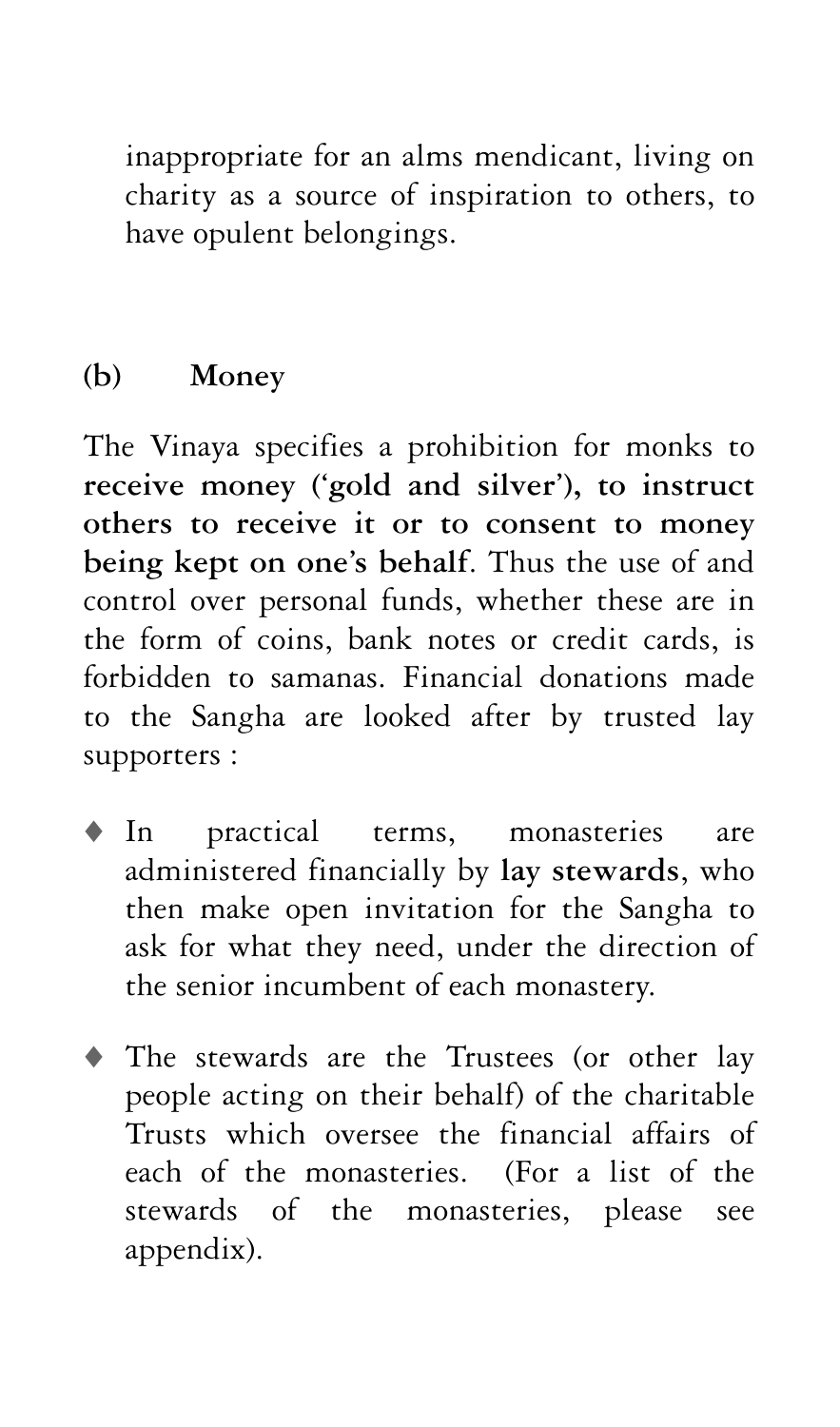- Generally, individual Sangha members have to consult with a senior member of the community before they may take up the stewards' offer, for example to pay for dental treatment, obtain footwear or necessary medicines. This is to ensure that the donations that are given to support the Sangha are used responsibly and according to the intention of the donors.

The following is an outline of the suitable way to make offerings of financial support to samanas:

- If lay people wish to give something to a particular samana, but are uncertain what that individual might need, they should approach the samana in order to **make invitation** (*pavarana*). Financial donations should not be made directly to an individual samana, but placed in a donation box, given to one of the anagarikas (dressed in white) or to one the lay stewards of the monastery, making it clear if such a offering is intended for a particular item or for the needs of a certain samana.
- If inviting a member of the Sangha to visit, for example for a teaching engagement, money to cover travelling expenses can be given to an accompanying anagarika or accompanying lay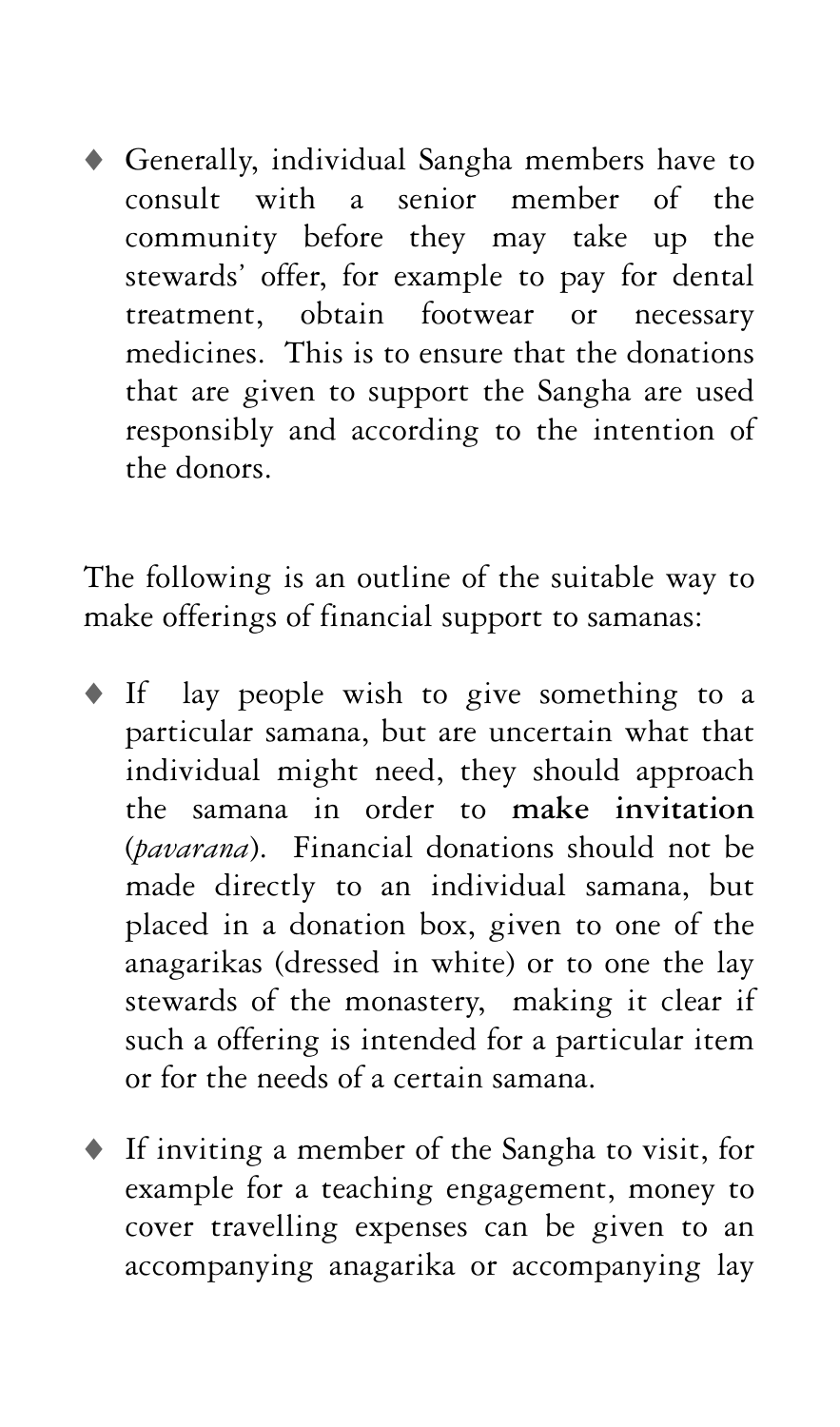person, who can then buy tickets, drinks for a journey or anything else that the samana may need at that time. It is quite a good training for a lay person to actually consider what items are necessary, and offer those rather than money.

#### **RELATIONSHIPS**

#### **(Bhikkhus with women, siladharas with men)**

The rules around relationships between samanas and members of the opposite sex can often lead to misunderstanding and so it is worth detailing some of the conventions which govern this.

- Samanas lead lives of total celibacy, in which any kind of intentional erotic behaviour is forbidden. This includes even suggestive speech, or physical contact with lustful intent which are very serious offences against the discipline for both bhikkhus and siladharas.
- As one's intent may not be always obvious (even to oneself) and one's words not always guarded, it is a general principle for bhikkhus and siladharas to refrain completely from any physical contact with members of the opposite sex.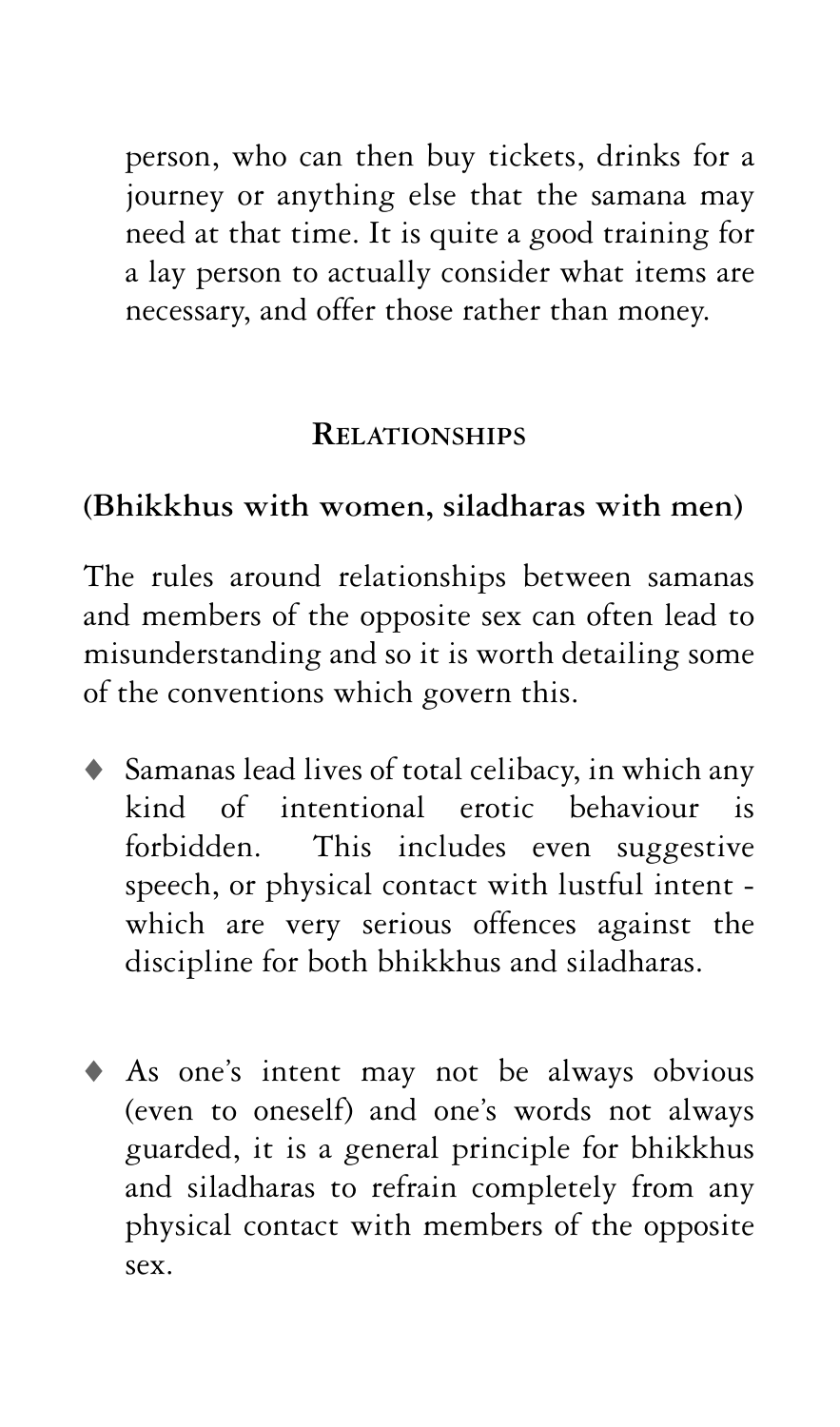- Bhikkhus should have another male present who can understand what is being said when talking with a woman, and similarly siladharas should have another woman present when speaking to a man.

Much of this standard of behaviour was laid down in the Buddha's time to prevent scandalous gossip or misunderstanding occurring. In the stories that explain the origination of a rule, there are examples of bhikkhus being accused of being a woman's lover, of a woman misunderstanding a bhikkhu's reason for being with her, and even of a bhikkhu being thrashed by a jealous husband!

- So to prevent such misunderstandings however groundless - a siladhara should be with another woman whenever in the presence of a man, and a monk has to be accompanied by a man whenever in the presence of a woman - for instance, on a journey or sitting in a secluded place (one would not call a meditation hall or a bus station a secluded place).
- Generally, samanas would also refrain from carrying on correspondence with members of the opposite sex, other than for matters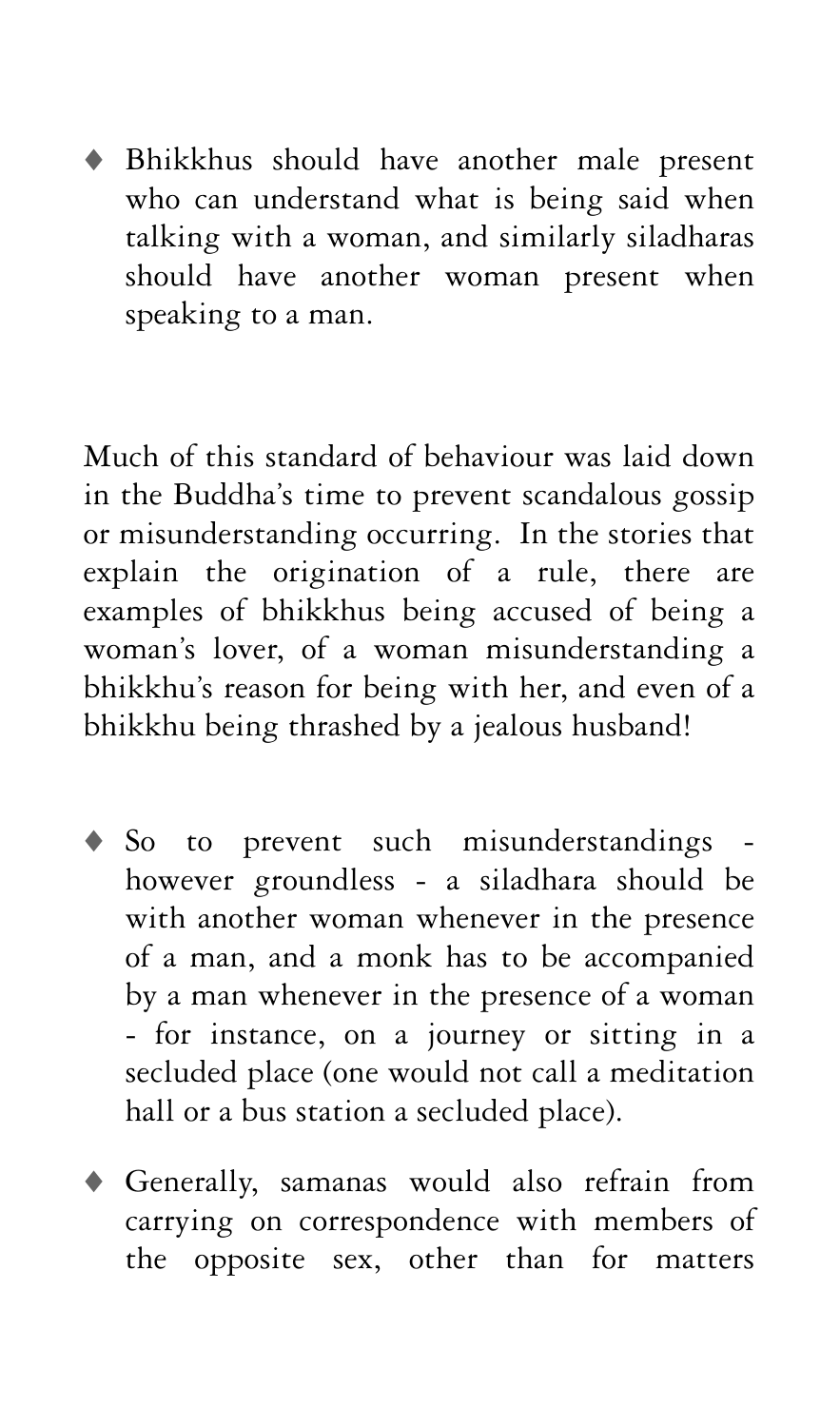#### pertaining to the monastery, travel arrangements, providing basic information etc.

#### **TEACHING DHAMMA**

- The samana as Dhamma teacher must find the appropriate occasion to give the profound and insightful teachings of the Buddha to those who wish to hear it.
- $\bullet$  There are numerous definitions of what is appropriate - where a samana is not annoying people by teaching without invitation, nor in the context where the teachings cannot be reflected upon adequately. This is a significant point, as the Buddha's teachings are meant to be a vehicle that one should first contemplate and then apply. The value of Dhamma is greatly reduced if it is just received as chit-chat, or speculative talk.
- Accordingly for a Dhamma talk, it is good to set up a room where the teachings can be listened to with respect being shown to the speaker. In terms of etiquette this means affording the speaker a seat and a role that is appropriate for the occasion. It may be an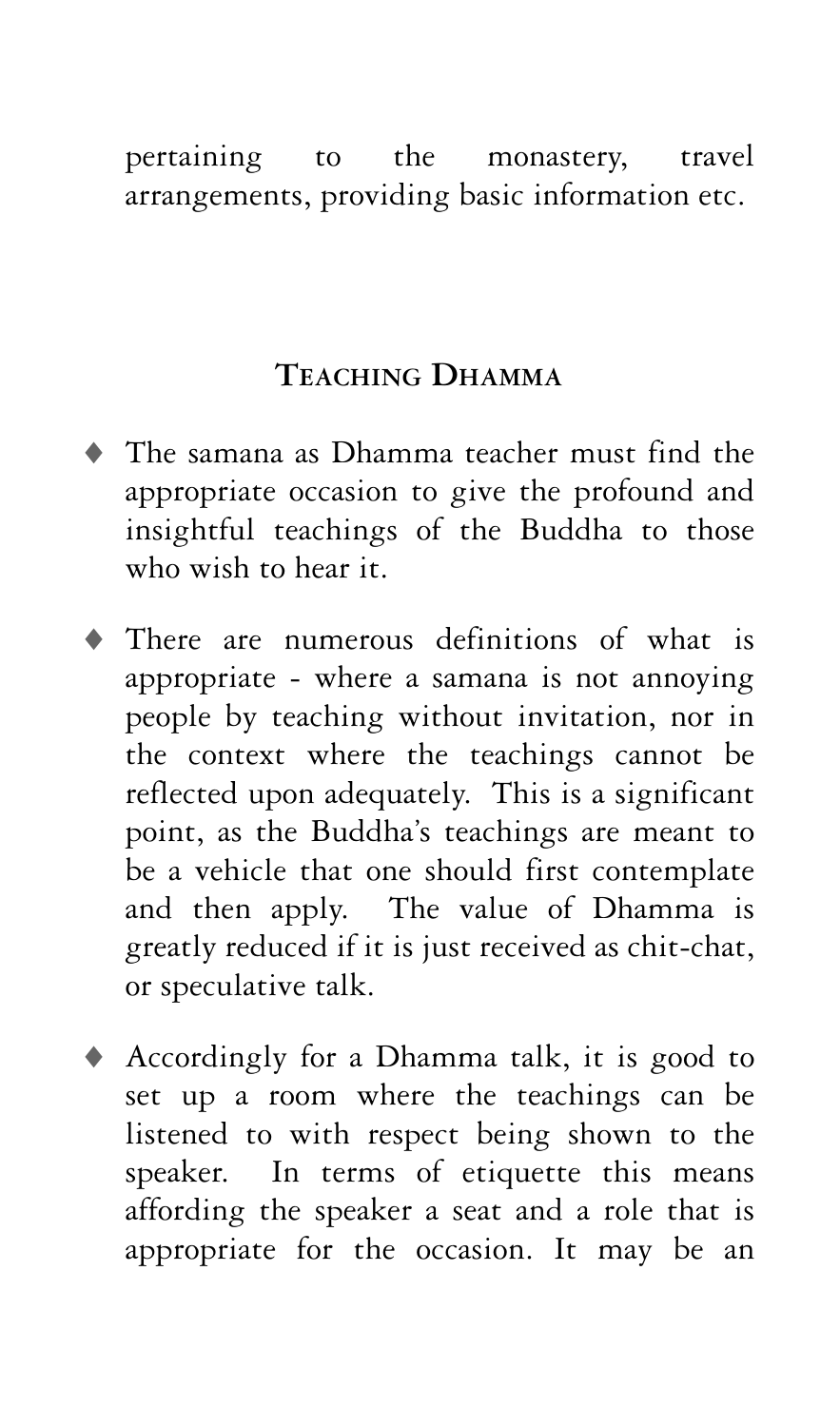informal dialogue where one should arrange the seating to help facilitate conversation; or it may be a situation where the teacher will be at the front, addressing the group.

- Whatever the occasion, it is always good to consult with the speaker on how best to encourage participation, when to ask questions etc.

Also, when inviting samanas, for instance for the meal or a teaching engagement, it is usual for the person making the invitation to also make the travel arrangements.

#### **MINOR MATTERS OF ETIQUETTE**

Vinaya also extends into the realm of convention and custom. These observances are not 'rules' but can be seen as skilful means of manifesting beautiful behaviour. In monasteries, there is some emphasis on such matters as a means of establishing harmony, order and pleasant relationships within a community. Lay people may be interested in applying such conventions for their own training in sensitivity, but it is important for visitors to note that these are not to be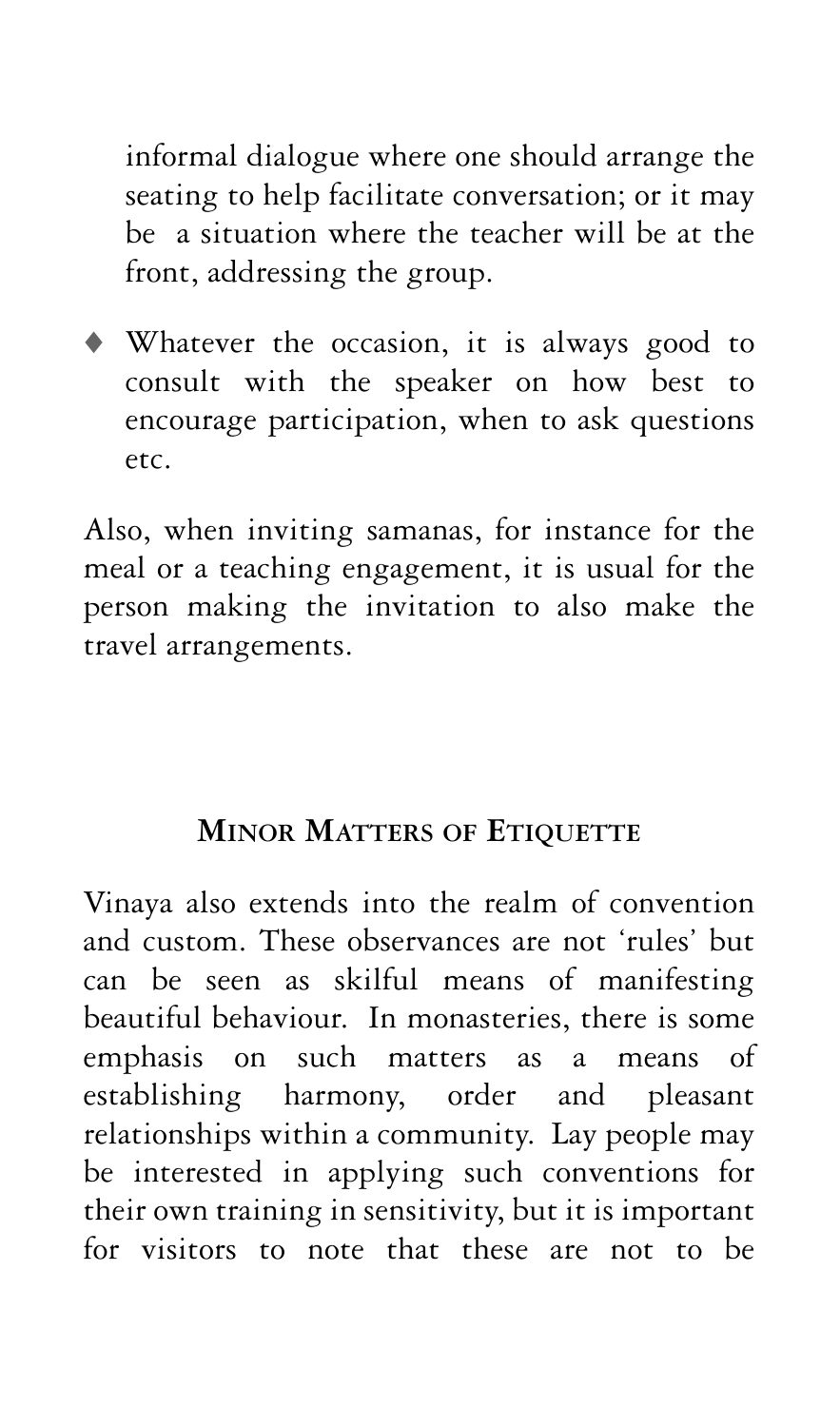considered as an imposed or obligatory standard. Such practices should only be entered into reflectively, when the individual is ready to do so.

#### *Addressing Members of the Renunciate Community*

In the Western monasteries of the Thai Theravada Forest Tradition, there are different titles used in addressing monastics :

- The title 'Venerable' may be prefixed before a bhikkhu's Pali name, e.g. Venerable Jayamangalo. The Thai form '*Tan*' may also be used for monks, e.g. Tan Parisuddho. 'Sister' is the respectful title used for nuns, e.g. Sister Sujata.
- Both bhikkhus and siladharas who have been in the community for more than ten years are referred to as "*Ajahn*" (a Thai word, from the Pali *acariya*, which means "teacher")*.* Sometimes one might hear a senior bhikkhu referred to as "Tan Ajahn". Both titles may be prefixed to the Pali name of the samana or used on its own, e.g. "Excuse me, Ajahn ...", "Ajahn Sujata is coming.", "Is Tan Ajahn Parisuddho here?" etc.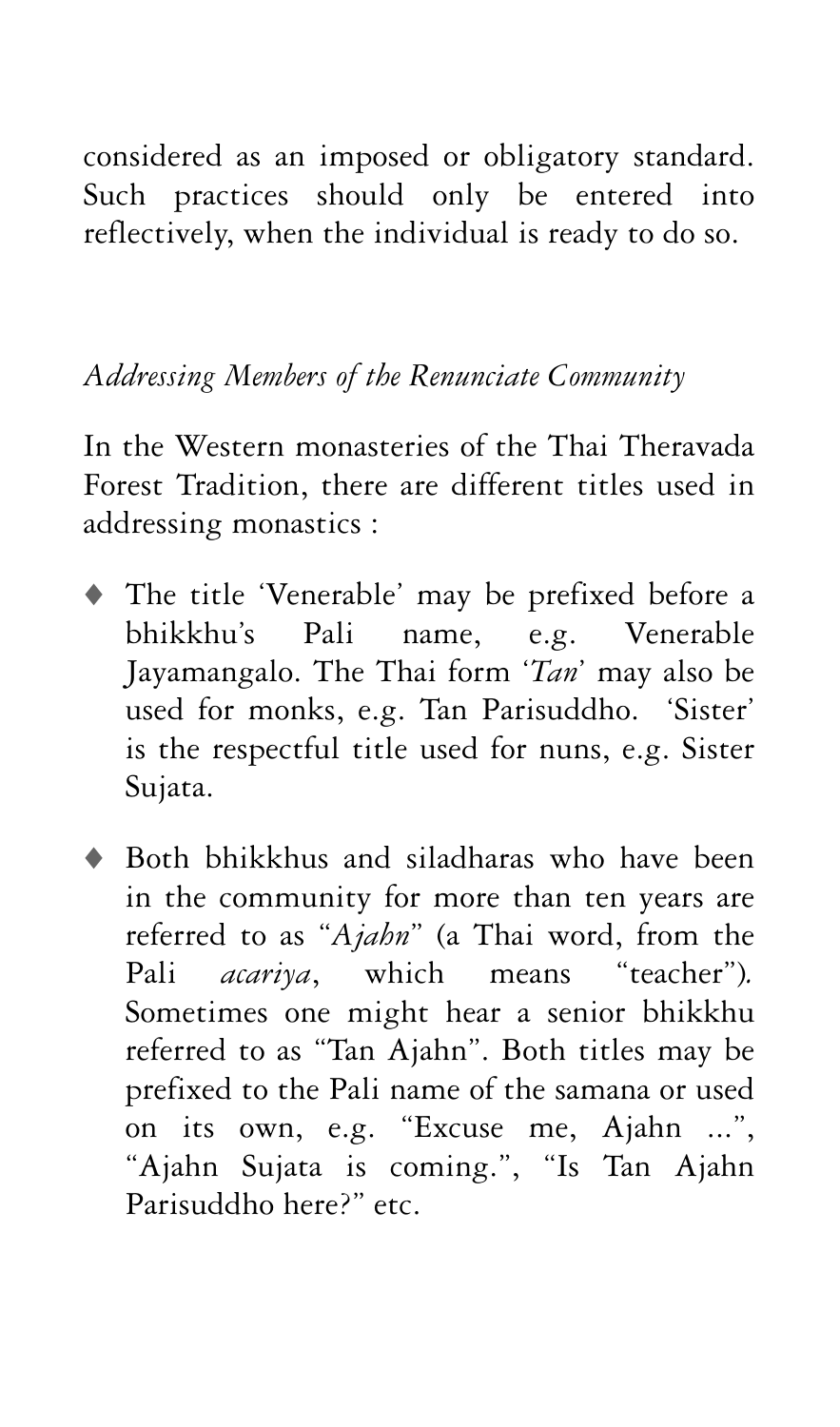- All bhikkhus may be addressed with the word '*Bhante*', and all siladharas with the respectful form 'Sister'.
- The Thai way of addressing someone who is considered a very venerable elder is 'Luang Por', which means 'Venerable Father', e.g. Tan Ajahn Chah is often referred to as Luang Por Chah.

#### *Gestures of Respect*

- There is the custom of bowing to a shrine or teacher. This is done when first entering their presence or when taking leave. Done gracefully at the appropriate time, this becomes a beautiful gesture that honours the person who does it.
- Another common gesture of respect is to place the hands together in front of the chest, the fingers pointing upwards. The gesture of then raising the joined hands to the slightly lowered forehead is called '*anjali*'. This is a pleasant means of greeting, bidding farewell, saluting the end of a Dhamma talk or concluding an offering.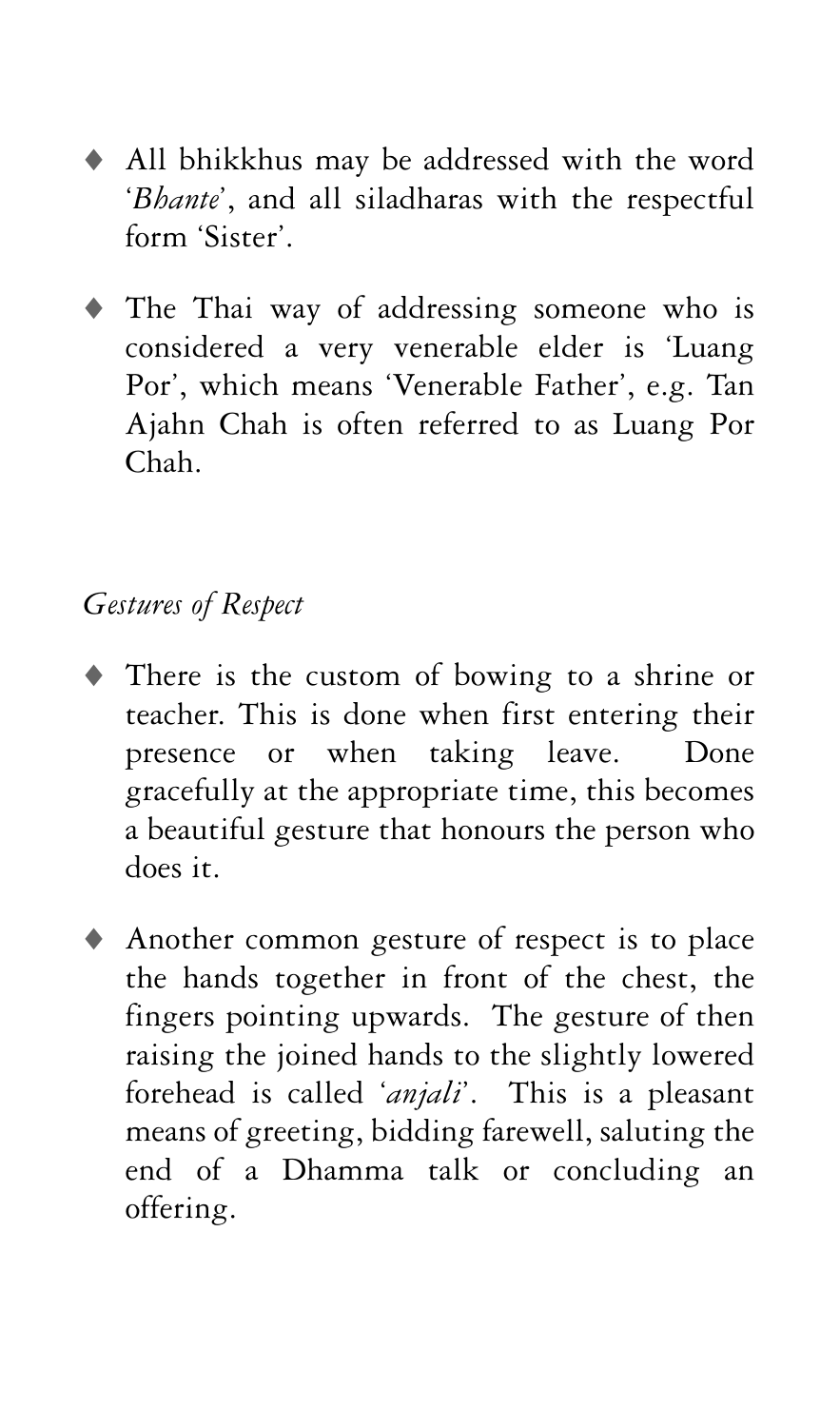Body language is something that is well understood in Asian countries. Some of these customs are maintained as a training in bringing attention into the body and for the benefit of bringing into awareness the importance of physical gestures of respect.

- While listening to a Dhamma talk, an upright posture shows the listener's attention is with the speaker.
- Custom holds that it is disrespectful to point one's feet at a shrine or a Buddha image, or to lie down in a shrine room (unless a sleeping place for the night is offered there).
- It is considered respectful to duck slightly if having to walk between people who are speaking.
- Similarly one would not stand looming over samanas to talk to them or to offer them something but rather, where possible (age and flexible joints permitting) to approach them on the level at which they are sitting.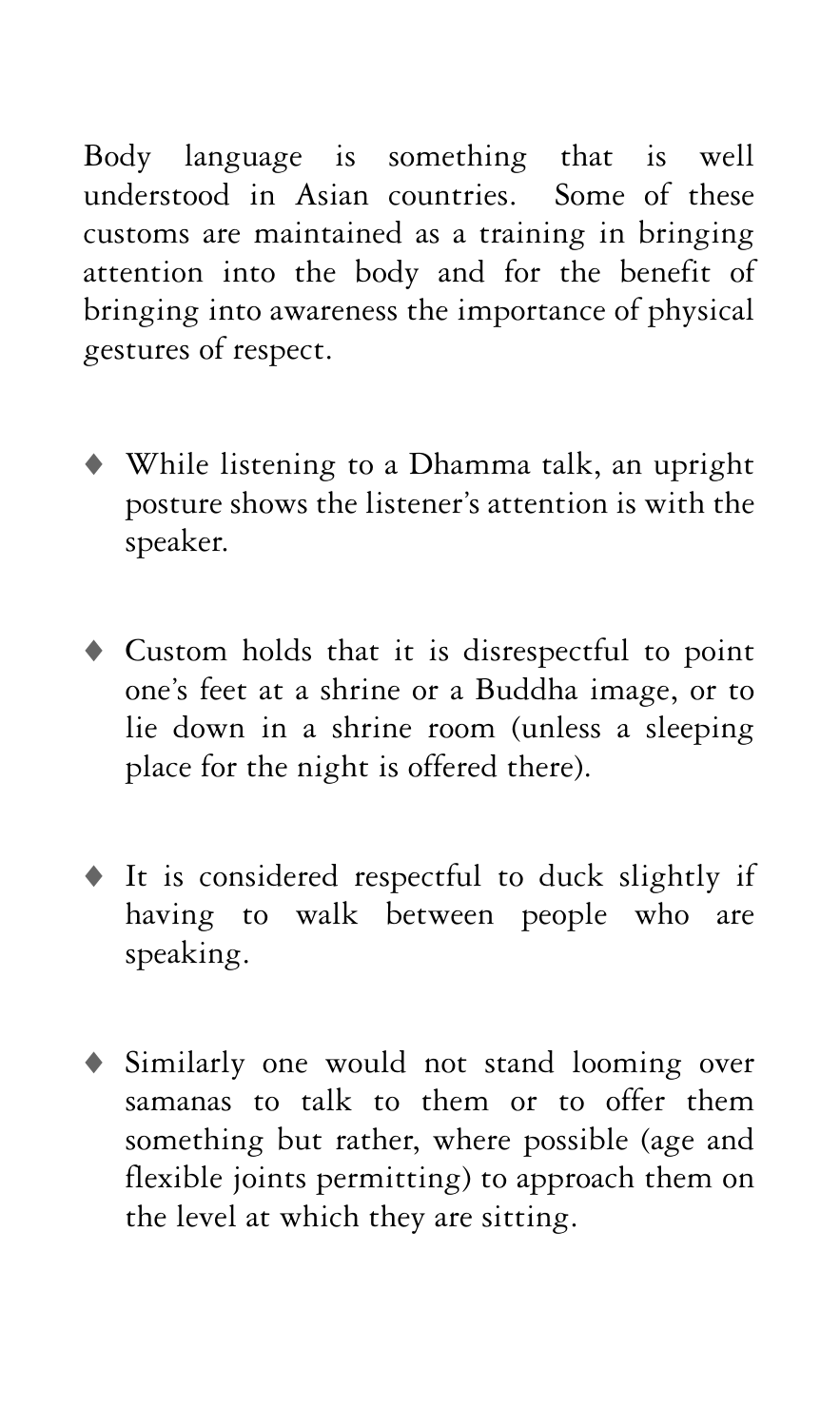#### *Appropriate Dress*

When visiting or staying as a guest at monasteries, it is suitable for both men and women always to be modestly dressed.

- Loose, comfortable clothing is recommended. T-shirts, long sleeved tops, long trousers and suitably long skirts are all appropriate clothing for wearing in the monastery. Even in warm weather, shorts are not suitable.
- Shoes should be taken off when entering most of the monastery buildings where people sit on the floor : shrine rooms, meditation halls, meeting rooms, retreat facilities etc.

#### **CONCLUSION**

These conventions have evolved as an aid to liberation. Sincere effort is required both to undertake the discipline oneself, and to support others in that undertaking, as well as to learn how to make it effective in leading to the goal. In bringing us into relationship based on our aspiration to cultivate the spiritual path, it is this sincere effort which renunciates and householders alike can respect and honour. This short guide has sought to introduce some of the main aspects of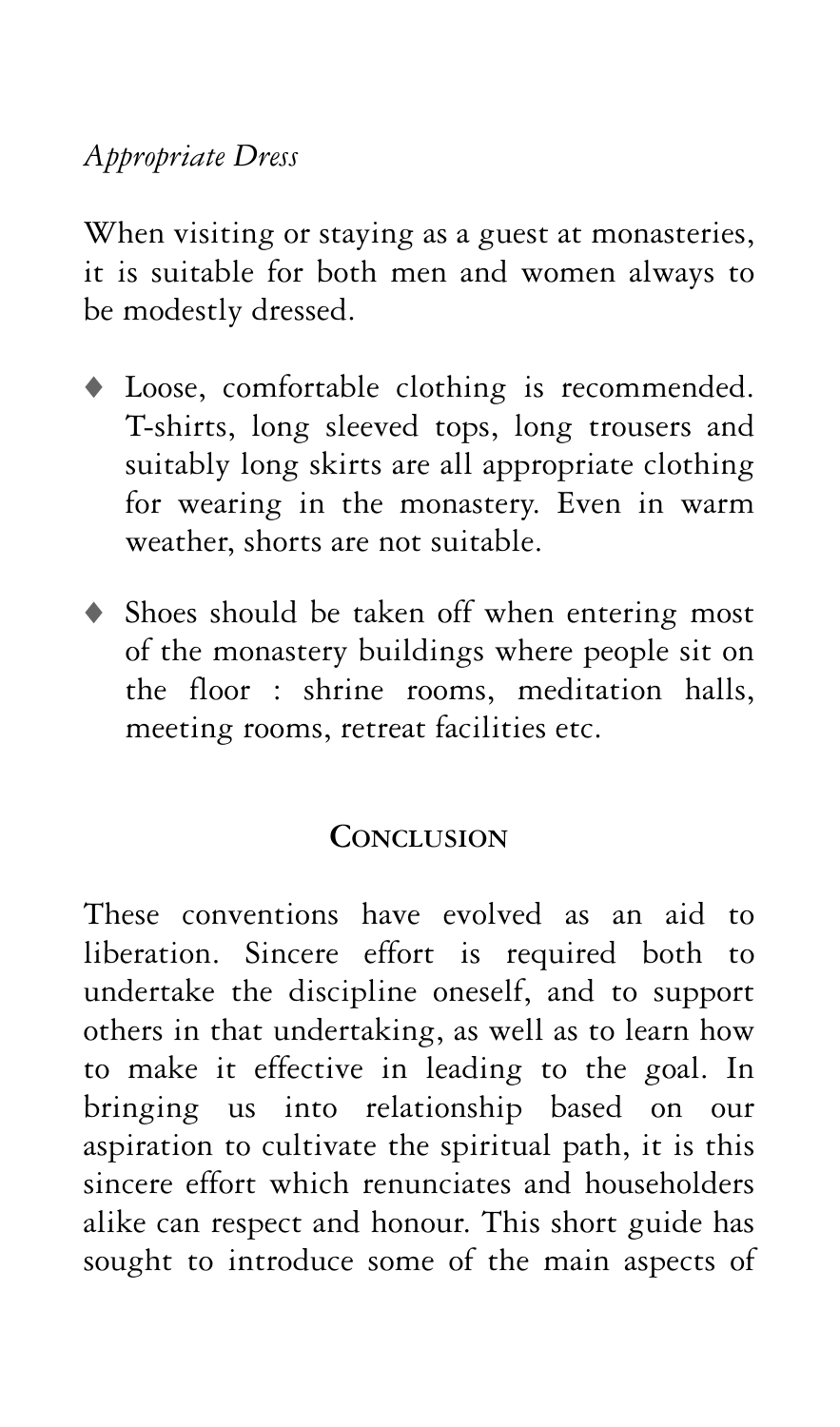the discipline, in order to ease the way for those who are interested in entering into this relationship, and exploring how this influences our mutual well-being.

This is not an exhaustive account of the *Vinaya*, and so individuals are whole-heartedly encouraged to ask for more information if there is anything which is not clear.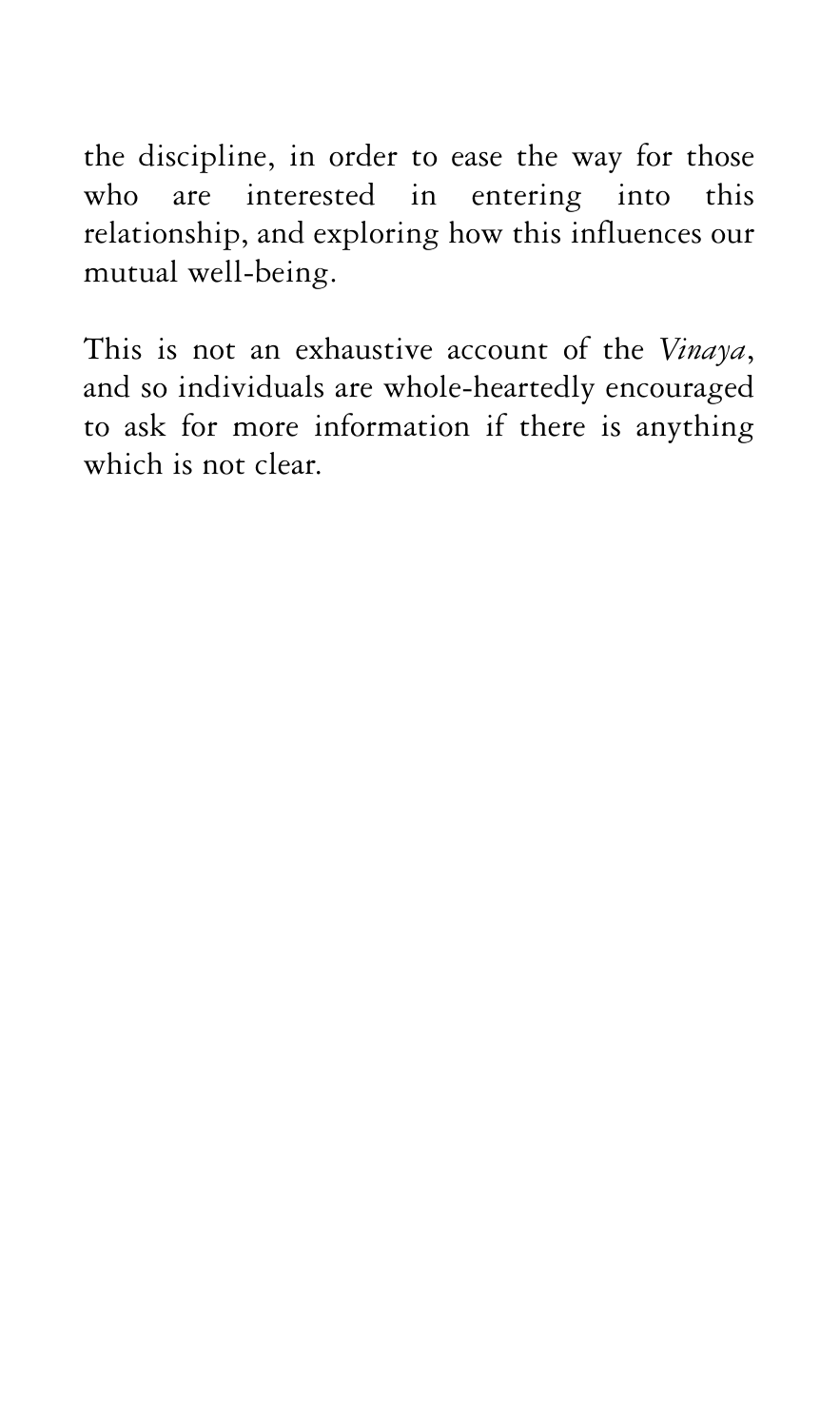#### **APPENDIX**

#### **Stewards**

Each monastery is supported by a Charitable Trust. If lay people want to make financial contributions to any of these monasteries, donations should be directed to the appropriate Trust body, as outlined below :

Abhayagiri Buddhist Monastery *The Sanghapala Foundation* - **U.S.A**

Amaravati Buddhist Monastery *The English Sangha Trust* - **U.K.**

Aruna Ratanagiri: Harnham Buddhist Monastery *The Magga Bhavaka Trust* - **U.K.**

Cittaviveka: Chithurst Buddhist Monastery *The English Sangha Trust* - **U.K.**

Dhammapala Buddhist Monastery *Dhammapala Verein -* **Switzerland**

Hartridge Buddhist Monastery *The Devon Vihara Trust* - **U.K***.*

Santacittarama Buddhist Monastery *Associazione Santacittarama* - **Italy**